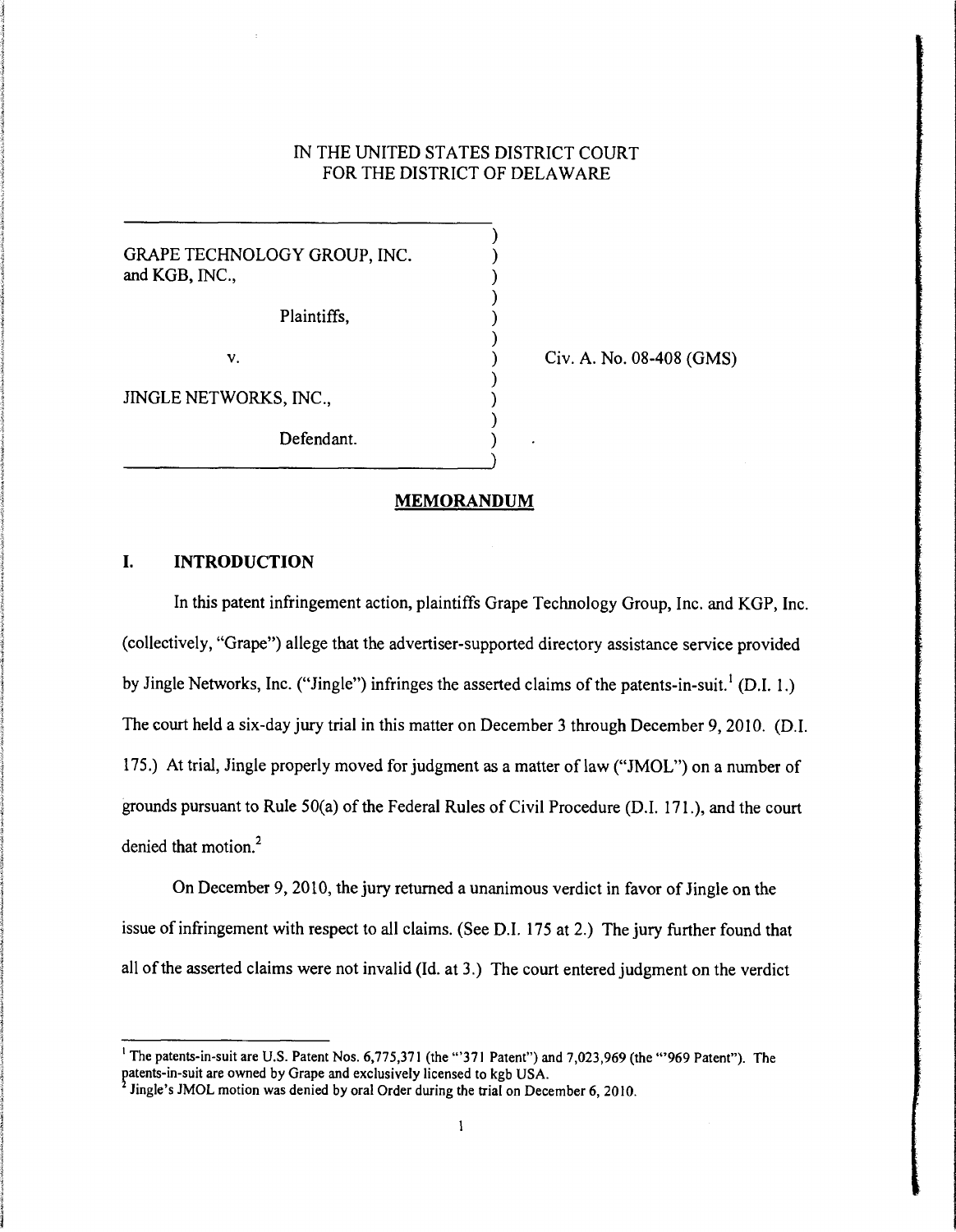on December 17, 2010. (D.I. 178.) Presently before the court are the parties' post-trial motions.<sup>3</sup> Having considered the entire record in this case, the substantial evidence in the record, the parties' post-trial submissions, and the applicable law, the court will deny all the parties' posttrial motions. The court's reasoning follows.

## II. **BACKGROUND OF THE TECHONOLOGY**

The patents-in-suit relate to the field of telephone directory assistance services. The '371 patent is entitled "Technique For Effectively Providing Concierge-Like Services In A Directory Assistance System." The inventions disclosed in the '371 patent include a directory assistance service that provides search functionality based on the types of goods and services sought by a caller. (See, e.g., '371 patent at 12:10-19) ("the databases provide the capability to search notjust by name and address, but also by type of goods/services .... For example, the preferred database can answer queries soliciting the names/numbers of Chinese restaurants on a given street."). In addition, the disclosed search results can be provided as a list of names in an order that depends on the compensation from listed businesses to the service provider. (See '371 patent at 12:41-42.)

The '969 patent is entitled "Communication Assistance System and Method," and discloses improvements to information assistance systems. One of the features disclosed in the patent permits the system to provide useful information to the user during the "closing period," which is "the period between the time the requested information is retrieved by a customer service representative and the time the requester receives the requested information." (See '969 patent at 2:8-10.) This information is known as a "closing prompt message," and may include, for example, third party advertising. (See '969 patent at 20:48-52.)

<sup>&</sup>lt;sup>3</sup> These motions are Jingle's motion for attorneys' fees pursuant to 35 U.S.C. § 285 (D.I. 181); Jingle's renewed JMOL motion (D.I. 183); and Grape's motion for a new trial (D.I. 182).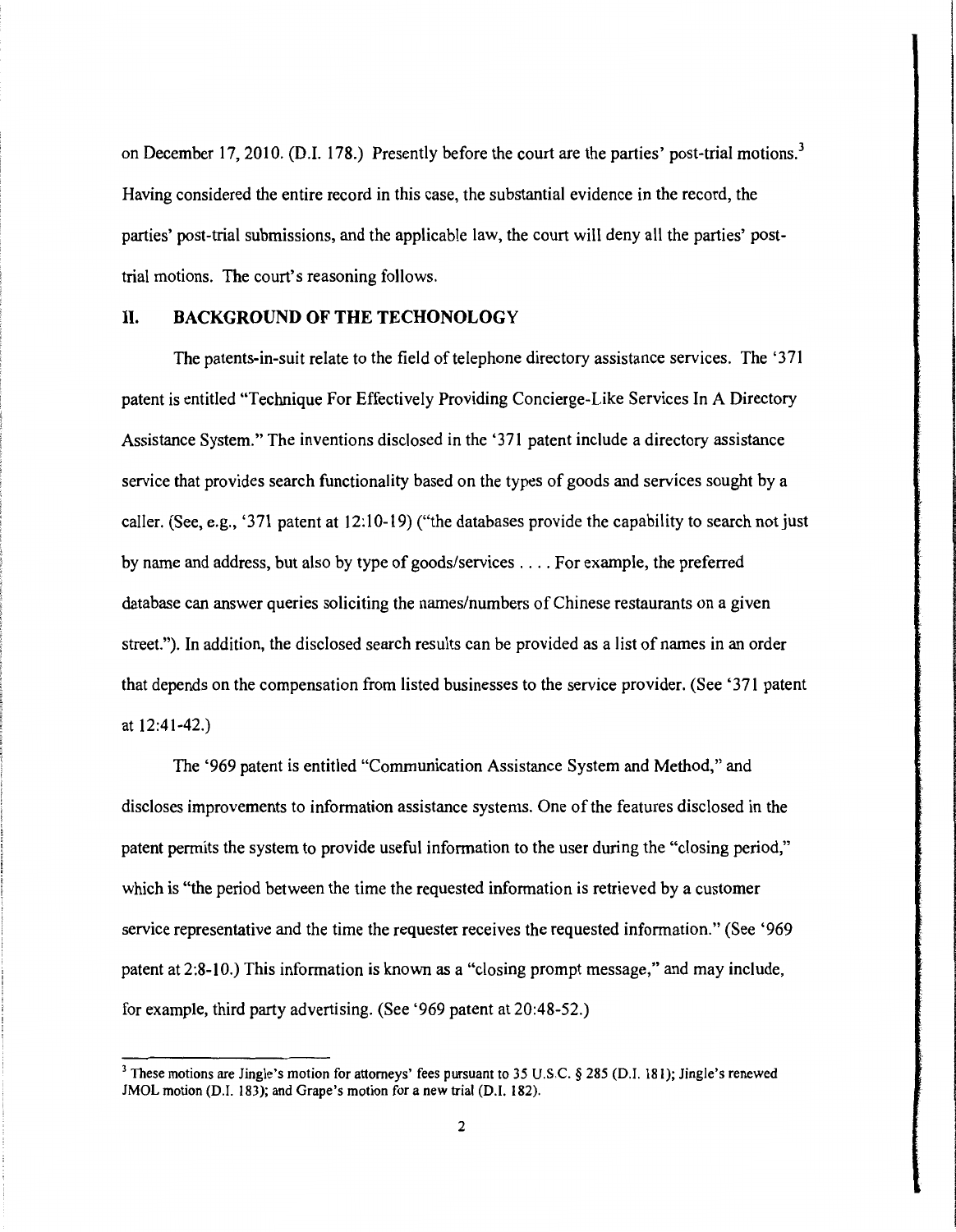#### **III. STANDARD OF REVIEW**

Jingle asserts that is entitled to judgment as a matter of law pursuant to Rule 50 of the Federal Rules of Civil Procedure. Grape argues that a new trial is warranted under Rule 59 of the Federal Rule of Civil Procedure. Jingle also claims it is entitled to attorneys' fees and costs.

## **A. Renewed JMOL Motions**

To prevail on a renewed motion for judgment as a matter of law following a jury trial and verdict, the moving party '"must show that the jury's findings, presumed or express, are not supported by substantial evidence or, if they were, that the legal conclusion(s) implied [by] the jury's verdict cannot in law be supported by those findings.'" *Pannu* v. *Jolab Corp.,* 155 F.3d 1344, 1348 (Fed. Cir. 1998) (quoting *Perkin-Elmer Corp.* v. *Computervision Corp.,* 732 F.2d 888, 893 (Fed. Cir. 1984)). "Substantial evidence" is defined as "such relevant evidence from the record taken as a whole as might be accepted by a reasonable mind as adequate to support the finding under review." *Perkin-Elmer Corp.,* 732 F.2d at 893.

The court should only grant the motion "if, viewing the evidence in the light most favorable to the nonmovant and giving it the advantage of every fair and reasonable inference, there is insufficient evidence from which a jury reasonably could find liability." *Lightning Lube, Inc.* v. *Witco Corp.,* 4 F.3d 1153, 1166 (3d Cir. 1993) (citing *Wittekamp* v. *GulfWestern Inc.,*  991 F.2d 1137, 1141 (3d Cir. 1993)). "In determining whether the evidence is sufficient to sustain liability, the court may not weigh the evidence, determine the credibility of witnesses, or substitute its version of the facts for the jury's version." *Lightning Lube,* 4 F.3d at 1166 (citing *Fineman* v. *Armstrong World Indus., Inc.,* 980 F.2d 171, 190 (3d Cir. 1992)). Rather, the court must resolve all conflicts of evidence in favor of the non-movant. *Williamson* v. *Canso/. Rail Corp.,* 926 F.2d 1344, 1348 (3d Cir. 1991); *Perkin-Elmer Corp.,* 732 F.2d at 893.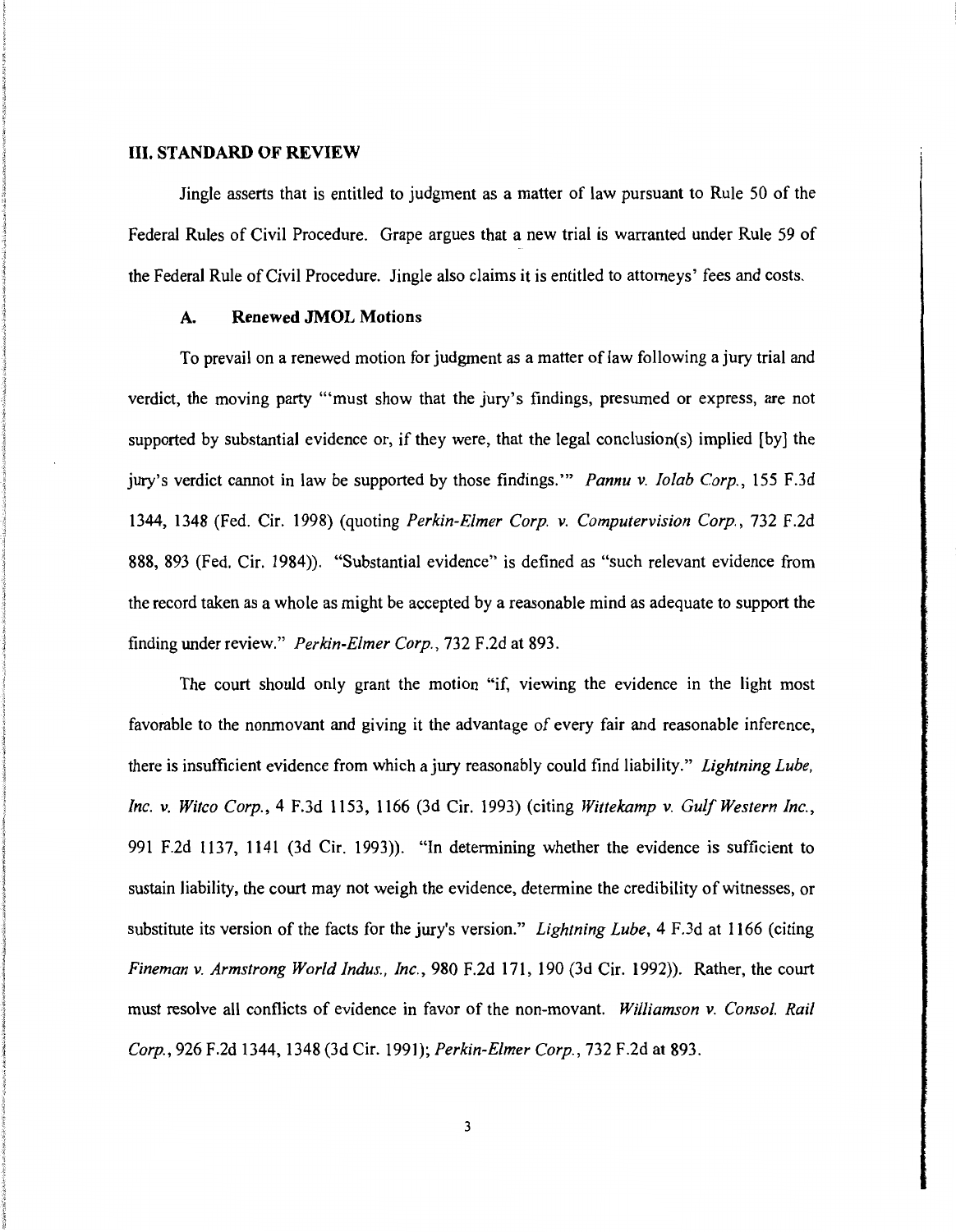"The question is not whether there is literally no evidence supporting the party against whom the motion is directed but whether there is evidence upon which the jury could properly find a verdict for that party." *Lightning Lube,* 4 F.3d at 1166 (quoting *Patzig v. O'Neil,* 577 F.2d 841, 846 (3d Cir. 1978)). In conducting such an analysis, "the court may not determine the credibility of the witnesses nor 'substitute its choice for that of the jury between conflicting elements of the evidence.'" *Syngenta Seeds, Inc. v. Monsanto Co.,* 409 F. Supp. 2d 536, 539 (D. Del. 2005) (quoting *Perkin-Elmer Corp.,* 732 F.2d at 893).

#### **B.** New **Trial**

Pursuant to Federal Rule of Civil Procedure 59, a court may grant a new trial "for any of the reasons for which a new trial has heretofore been granted in an action at law in federal court." Fed. R. Civ. P.  $59(a)(1)(A)$ . The decision to grant or deny a new trial is within the sound discretion of the trial court. *See Allied Chern. Corp. v. Daiflon, Inc.,* 449 U.S. 33, 36 (1980). In making this determination, the trial judge should consider the overall setting of the trial, the character of the evidence, and the complexity or simplicity of the legal principles which the jury had to apply to the facts. *Lind v. Schenley Indus., Inc.,* 278 F.2d 79, 89 (3d Cir. 1960). Unlike the standard for determining judgment as a matter of law, the court need not view the evidence in the light most favorable to the verdict winner. *Allied Chern. Corp.,* 449 U.S. at 36. A court should grant a new trial in a jury case, however, only if "the verdict was against the weight of the evidence ... [and] a miscarriage of justice would result if the verdict were to stand." *Williamson v. Conrail,* 926 F.2d 1344, 1352 (3d Cir. 1991).

### C. Attorneys' Fees

In deciding whether to award attorney's fees, the court must undertake a two-step inquiry. *Interspiro USA, Inc. v. Figgie Intern. Inc.,* 18 F.3d 927, 933 (Fed. Cir. 1994). First, the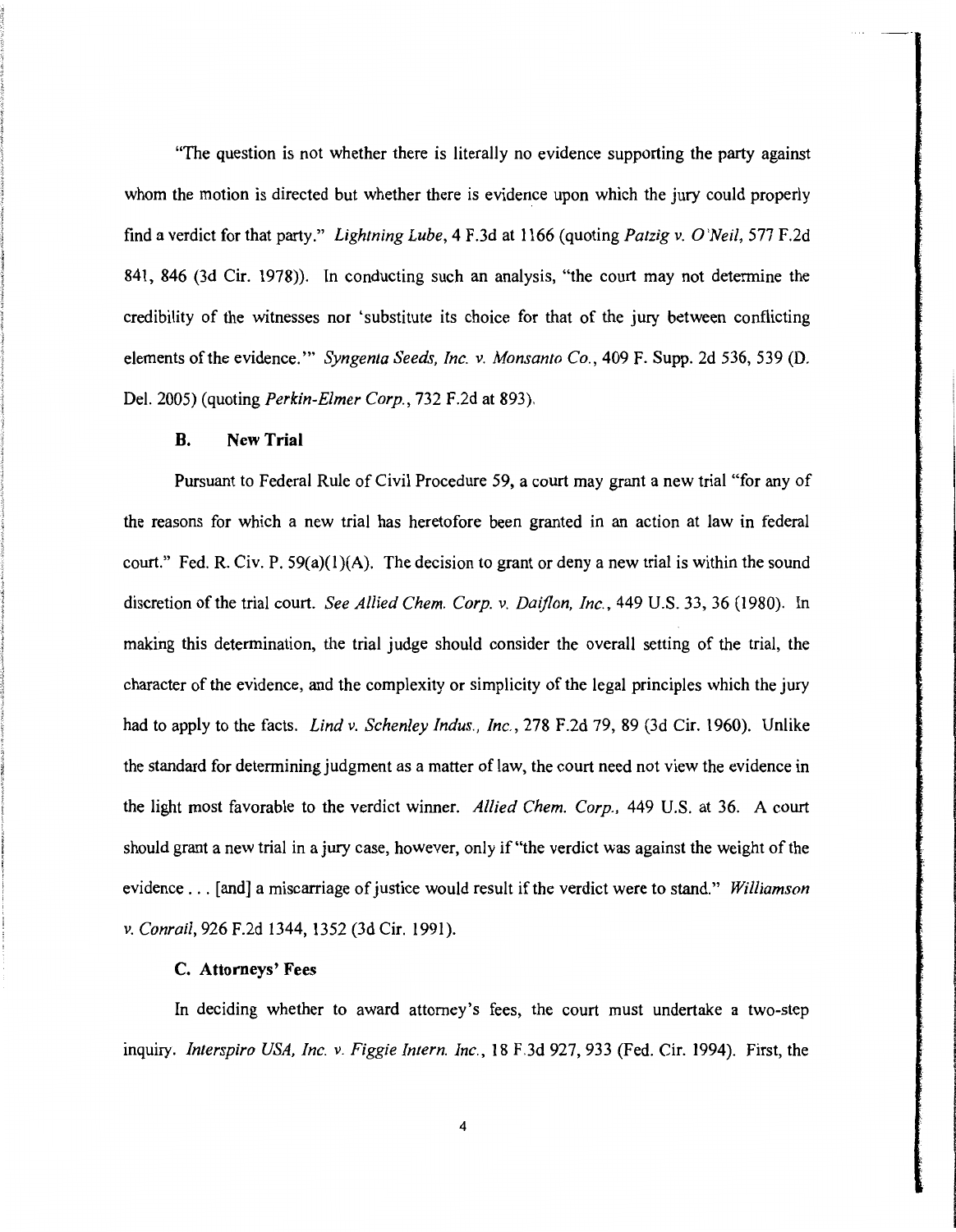court "must determine whether there is clear and convincing evidence that the case is 'exceptional."' *ld.* (quotation omitted). Second, the court must determine whether "an award of attorney fees to the prevailing party is warranted." Jd. Exceptional cases include: "inequitable conduct before the PTO; litigation misconduct; vexatious, unjustified, and otherwise bad faith litigation; a frivolous suit or willful infringement." *Epcon Gas Sys., Inc. v. Bauer Compressors,*  Inc., 279 F.3d 1022, 1034 (Fed. Cir. 2002) (citation omitted).

## IV. DISCUSSION

## A. Infringement

Grape moves for a new trial on infringement. At trial, Grape asserted four claims of the '371 patent (claims 4, 5, 7, and 8) against Jingle. (D.I. 190 at 3.) Of the four asserted claims, claim 4 is the only independent claim asserted. (ld.) Claim 4 recites:

A method for providing a directory assistance service by a directory assistance provider comprising:

[a] receiving a directory assistance call from a caller, the call including a request for suggestions of businesses which provide a desired product or service;

[b] searching a database;

[c) obtaining a list of selected businesses responsive to the request, wherein the selected businesses are ordered as a function of at least compensation given to the directory assistance provider by the selected businesses;

[d] and suggesting at least one of the selected businesses to the caller. (0.1. I90 at 3.)

The dispute over infringement centered on whether Jingle's accused service meets all of the limitations imposed by element "[c]". (ld.) Grape contends that Jingle failed to present competent evidence to rebut Grape's evidence of infringement. Therefore, according to Grape, the jury's verdict was against the clear weight of the evidence, and a new trial is in order on the issue of infringement of the '371 patent.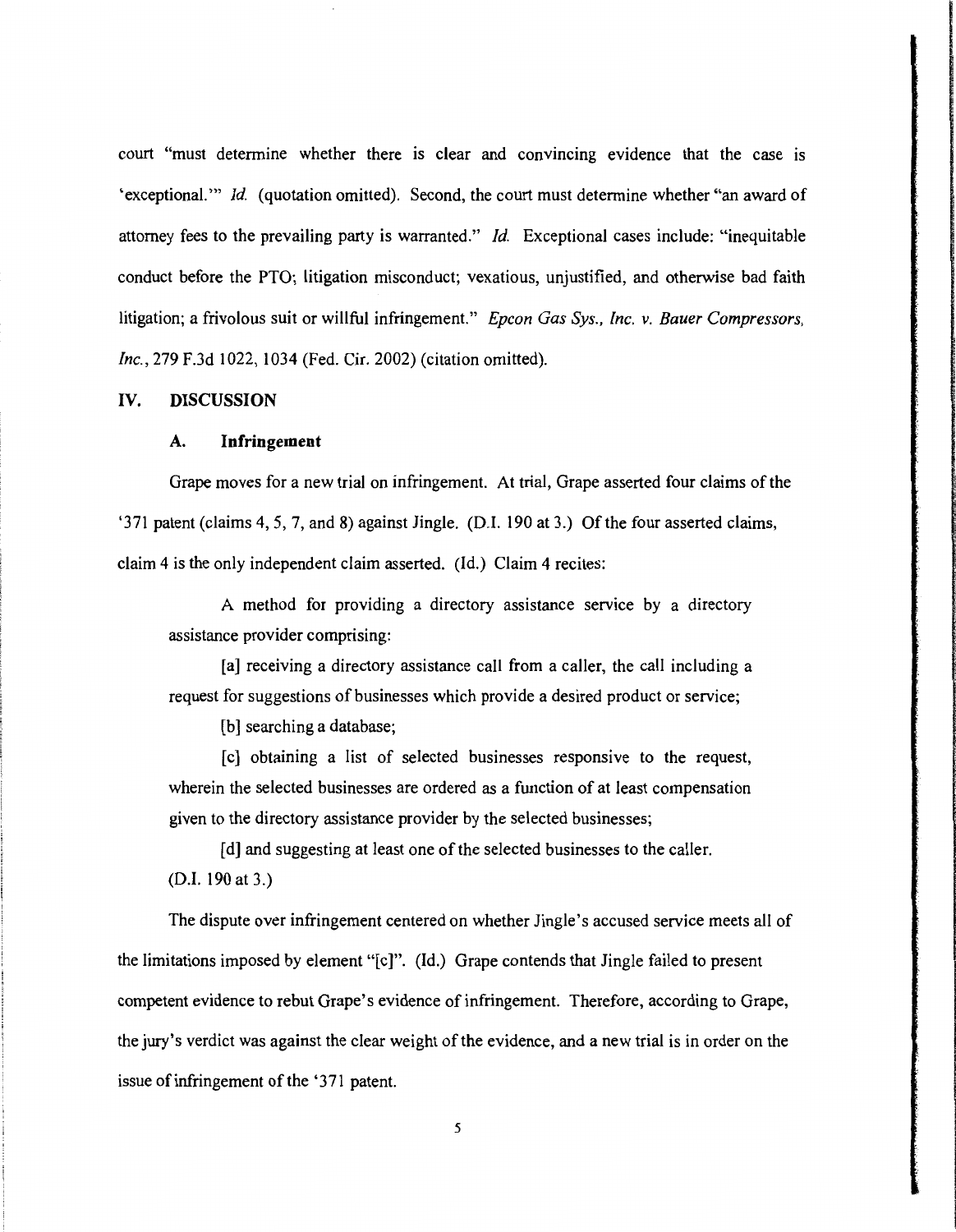## **1. Payment in Advance**

In its motion, Grape asserts that Jingle "failed to present competent evidence to rebut Grape's evidence of infringement." (D.I. 185, at 7.) Grape claims that it presented "overwhelming evidence" at trial that claim 4 of the '371 Patent does not require advance payment from listed businesses. (D.I. 192 at 3.) Grape asserts that claim 4 is silent as to when payment must occur. (Id.) Claim 4 states that "the selected businesses are ordered as a function of at least compensation given to the directory assistance provider by the selected businesses." (D.I. 172 at 20.) Grape asserts that this language does not have a temporal limitation, and that any such limitation considered by the jury was improperly suggested by Jingle. (D.I. 192 at 3-4.)

**International Advanced American International** 

*i* 

**International Control Control** 

a dell'Albandella Medical Politica<br>Il della Albandella Medical Politica

**In the contract of the contract of the State of State of the Contract of State of State of State of State of** 

Jingle, for its part, contends that the testimony of its expert, Dr. Roch Guerin supports its assertion that claim 4 contains an explicit limitation that the businesses pay for services in advance. (D.I. 190 at 8.) The court agrees. Indeed, even Grape concedes that the court made a comment at sidebar that recognized this limitation, stating, "Let me interrupt, because it's clear to me that what the patent requires is that you pay in advance." (Trial Transcript, "Tr." at 832:10-15.) The court clearly recognized the limitation of advance payment.

Furthermore, Dr. Guerin's specifically testified to the temporal limitation of claim 4. Dr. Guerin stated that the plain and ordinary meaning of the phrase "wherein the selected businesses are ordered as a function of at least compensation given to the directory assistance provider by the selected businesses" means "a set of businesses that you have paid in advance to be listed by the information assistance provider." (Tr. at 787:13-18.) (Emphasis added). Dr. Guerin elaborated:

So again, my perception is nothing really fancy at work here. It means a set of businesses that you have paid in advance to be listed by the information assistance provider. (Tr. at 787:8-18.)

6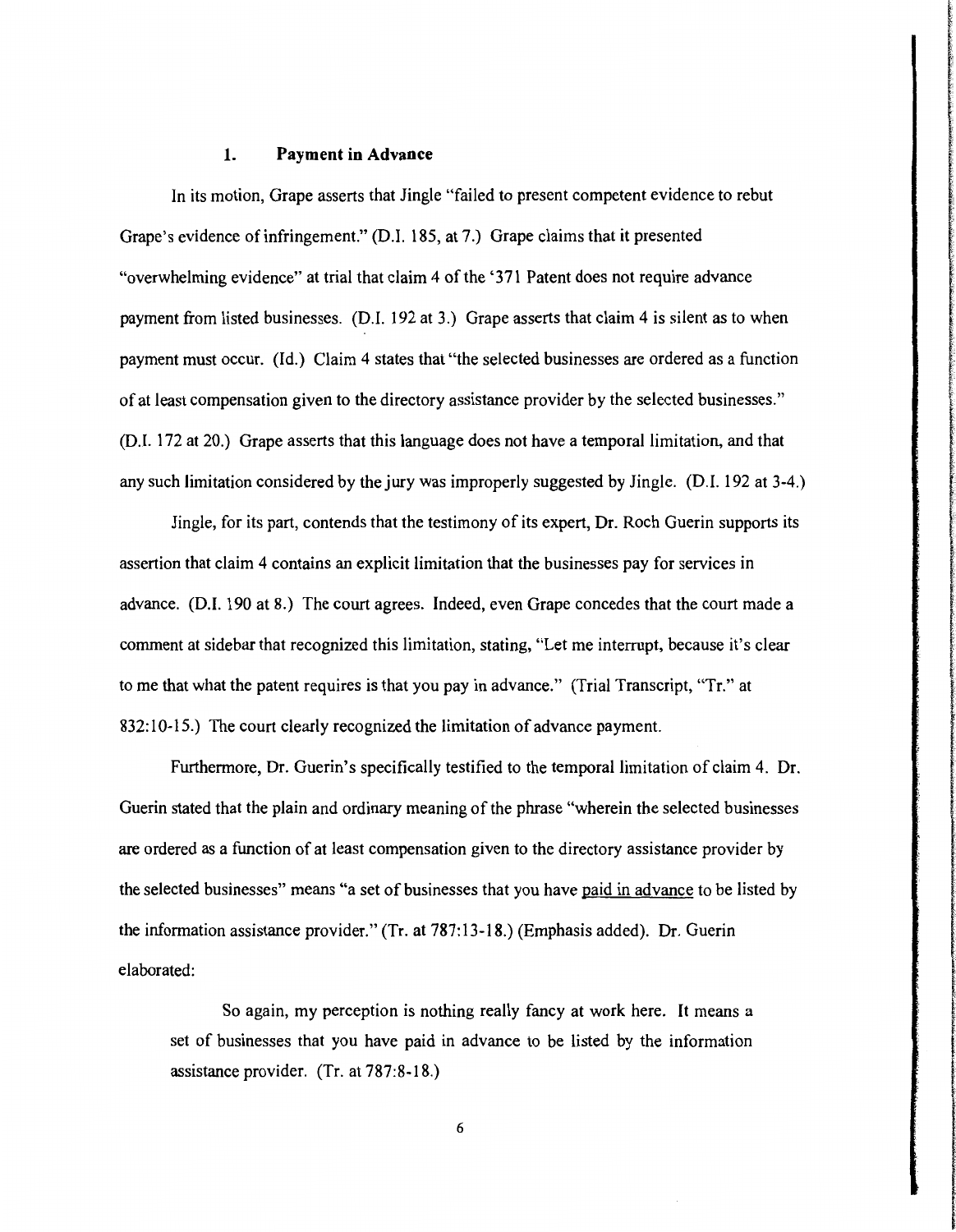So really what it is, is it's a list of selected businesses. You have a list of businesses that have paid, that have given compensation to be listed. And so all of those businesses have paid the information assistance service in order to be listed. (Tr. at 788: 19-21.)

f and we have the complete state

In this download the composition is a second intervals.

last information of the complete state of the complete state of the complete state of the complete state of the

in the column of the column of the column of the column of the column of the column of the column of the column<br>In the column of the column of the column of the column of the column of the column of the column of the colum

**In which control in the state of the state** 

Dr. Guerin's testimony that payment must occur before a business is listed is logical: if the businesses are listed in the order determined by the amount that each has paid, then surely payment must precede this ordering. Dr. Guerin's testimony provides support for the jury's finding, which was not against the weight of the evidence.

# 2. Non-paying Businesses

Grape also contends that a new trial is warranted because it presented overwhelming evidence that claim 4 allows non-paying businesses to be listed. (D.I. 185 at 9.) Grape argues that Dr. Guerin's testimony that claim 4 requires each listed business to pay the directory assistance provider is inconsistent with the language of the asserted claims.<sup>4</sup> (Id.) Grape states that under the doctrine of claim differentiation, dependant claims are presumed to be of narrower scope that the independent claims from which they depend. *Enzo Biochem, Inc. v. App/era Corp.,* 599 F.3d 1325, 1333-34 (Fed. Cir. 2010) (citing *AK Steel Corp. v. So/lac* & *Ugine,* 344 F.3d 1234, 1242 (Fed. Cir. 2003)). Therefore, claims 5 and 7 are presumed to be of narrower scope than claim 4, which requires all listed businesses to pay at least compensation.

<sup>&</sup>lt;sup>4</sup> Grape argues that claims 5 and 7, which depend from claim 4, specifically contemplate the inclusion of non-paying businesses. Those claims recite:

<sup>5.</sup> The method of claim 4, wherein businesses which provide the desired product or service and have given said at least compensation to the directory assistance provider wiii be suggested to the caller before businesses which provide the desired product or service and have not given said at least compensation to the directory assistance provider.

<sup>7.</sup> The method of claim 4, wherein businesses which have given said at least compensation to the directory assistance provider are listed before businesses which have not given said at least compensation to the directory assistance provider.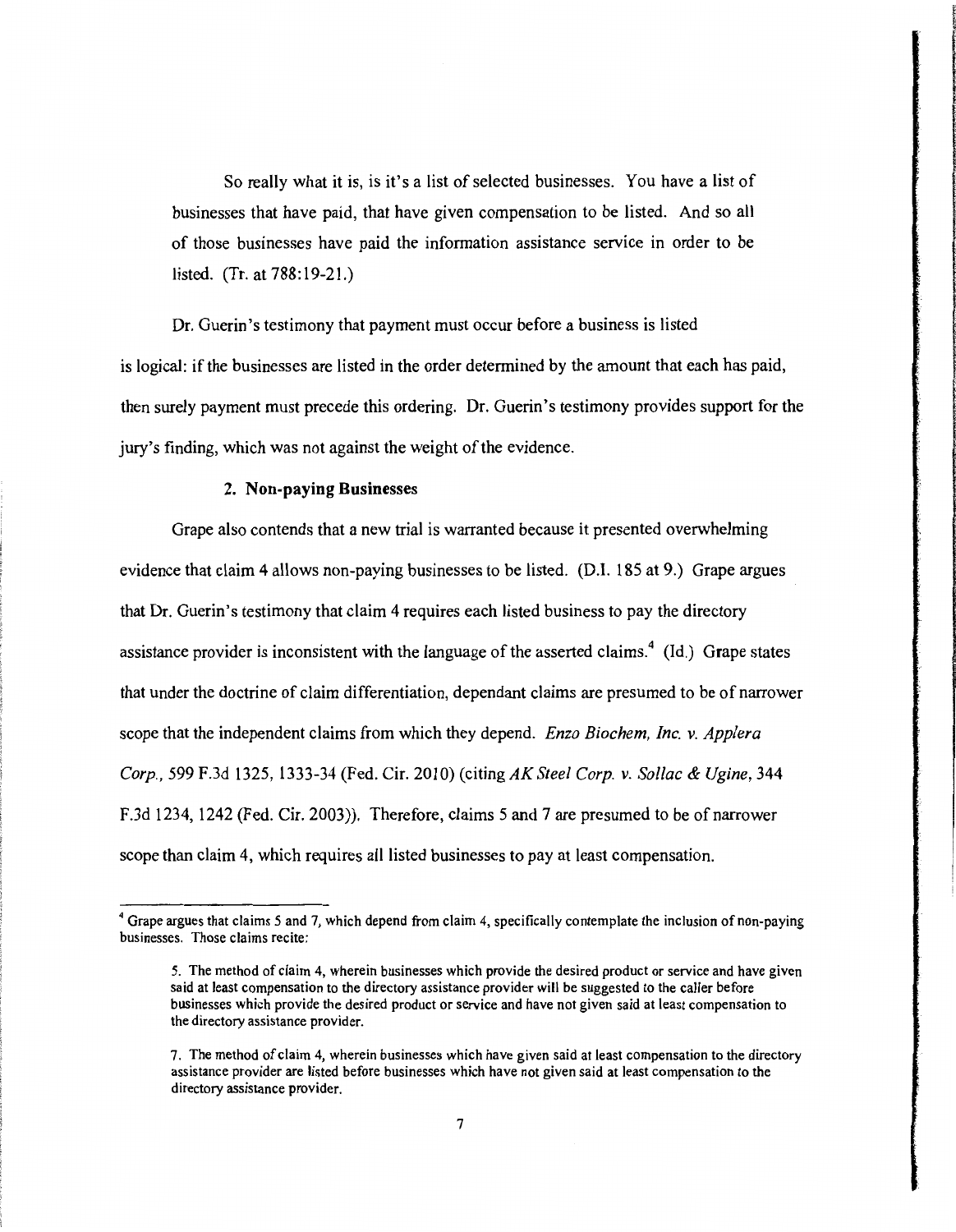Jingle claims that Grape has misconstrued claims *5* and 7, as those dependant claims do not discuss *"non-paying* businesses." (D.I. 190 at 7.) According to Jingle, claims *5* and 7 add limitations regarding businesses that "have not given *at least compensation."* (ld.) Therefore, claims 5 and 7 are not limited to non-paying businesses, but rather encompass businesses that have paid some compensation that does not meet the targeted "least compensation" amount required by claim 4. The court agrees with Jingle. Simply because the dependent claims add limitations to independent claim 4 does not alter claim 4 's requirement that all listed businesses provide payment. Jingle's expert, Dr. Guerin, clearly articulated this point at trial:

**Q:** Sir, doesn't the patent itself not only disclose but actually claim lists that include items for which no payment has been made?

A: So if I recall correctly, the patent introduces in one of the dependent claims sort of a second list, which is a list of businesses that have not given compensation. So basically, what it would mean, there is a first list of people who have paid at least \$20. And there is a second list of people who have paid less than \$20.

 $(Tr. at 830:22-831:5.)$ 

Furthermore, the court does not find any evidence to support Grape's argument that "payment" as discussed in claim 4 can be a "non-payment" or zero. There is little reason to believe that a reasonable jury would have found that "payment" as it appears in claim 4 could actually mean non-payment, especially given Dr. Guerin's testimony on the relationship of the independent and dependent claims. The jury's finding that claim 4 does not accept non-paying businesses to be listed was not against the weight of the evidence.

## **B. Invalidity**

**1. Anticipation**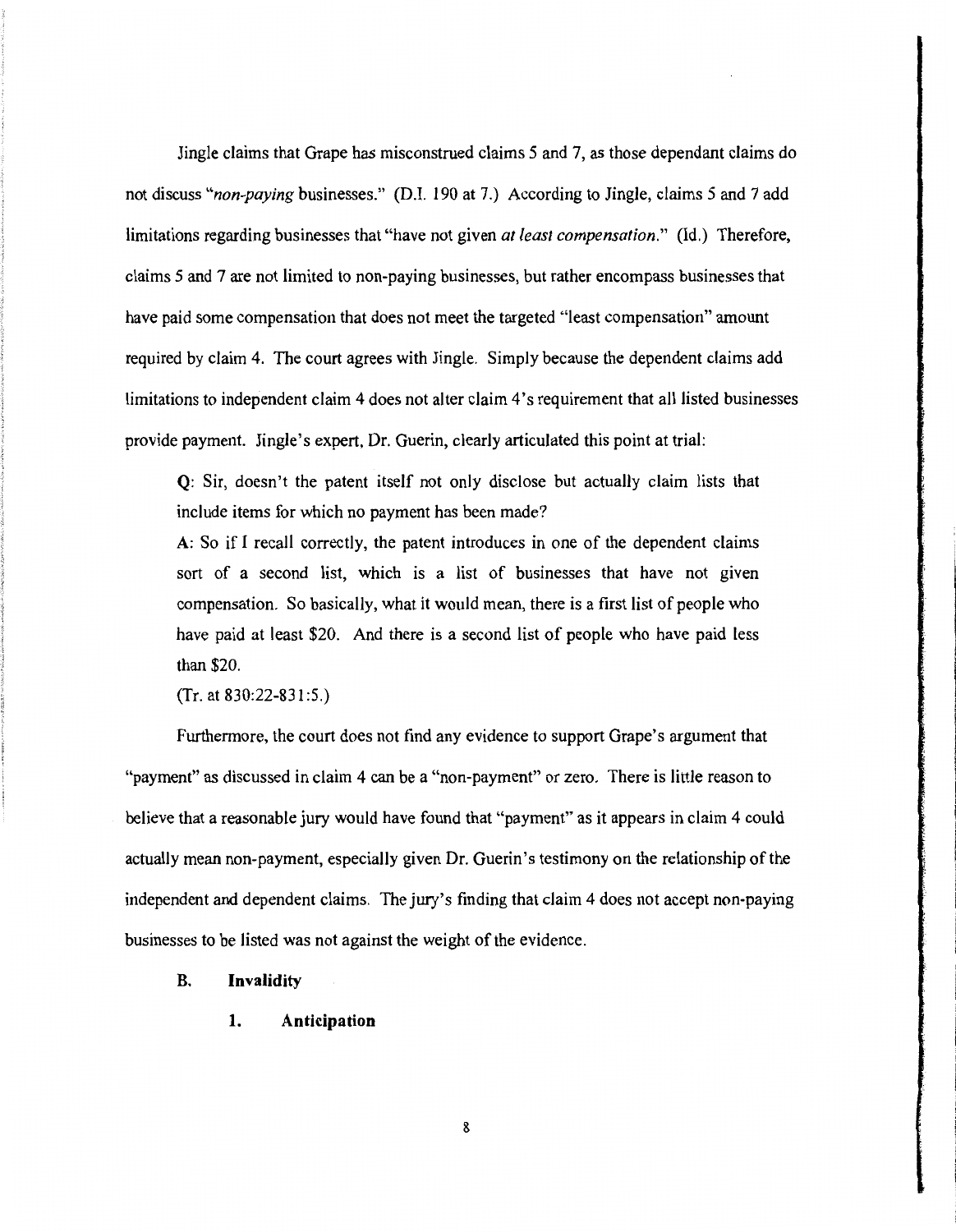A claim is anticipated under 35 U .S.C. § 102 "if each and every element as set forth in the claim is found, either expressly or inherently described, in a single prior art reference." *Verdegaal Bros., Inc. v. Union Oil Co. ofCa/.,* 814 F.2d 628,631 (Fed. Cir. 1987).

# **a. The '371 Patent**

At trial, Jingle argued that the asserted claims of the '371 patent were anticipated by U.S. Patent No. 6,526,135 issued to Paxson ("Paxson"). Jingle now submits that it is entitled to judgment as a matter of law that the asserted claims of the '371 patent are invalid over Paxson. (D.I. 186 at 2.) Jingle claims that it provided clear and convincing evidence that Paxson discloses all of the elements of independent claim  $4<sup>5</sup>$  Jingle asserts that Grape's technical expert, Mr. Lanning, did not contest whether Paxson met the limitations of the preamble of claim 4, or of elements [a] and [b] of claim 4, but took the position that Paxson did not teach the limitations ofthe final two elements, [c] and [d] of claim 4. (D.I. 186 at 3; Tr. at 870:15- 878:15.)

**International Control of the Control of the United States** 

**for the second contract** 

**International Control** 

Jingle breaks element [ c] into two parts, and claims that Grape admits that the first half, "obtaining a list of selected businesses responsive to the request," is taught by Paxson because Mr. Lanning acknowledged that Paxson "would do a selection of the different [] suppliers it had in the system." (D.I. 186 at 3; Tr. at 872:10-11.) Jingle argues that Mr. Lanning's testimony

[b] searching a database;

<sup>&</sup>lt;sup>5</sup> Only one independent claim of the '371 patent, claim 4, was asserted by Grape. Claim 4 recites: A method for providing a directory assistance service by a directory assistance provider comprising: [a] receiving a directory assistance call from a caller, the call including a request for suggestions of businesses which provide a desired product or service;

<sup>[</sup>c] obtaining a list of selected businesses responsive to the request, wherein the selected businesses are ordered as a function of at least compensation given to the directory assistance provider by the selected businesses;

<sup>[</sup>d] and suggesting at least one of the selected businesses to the caller.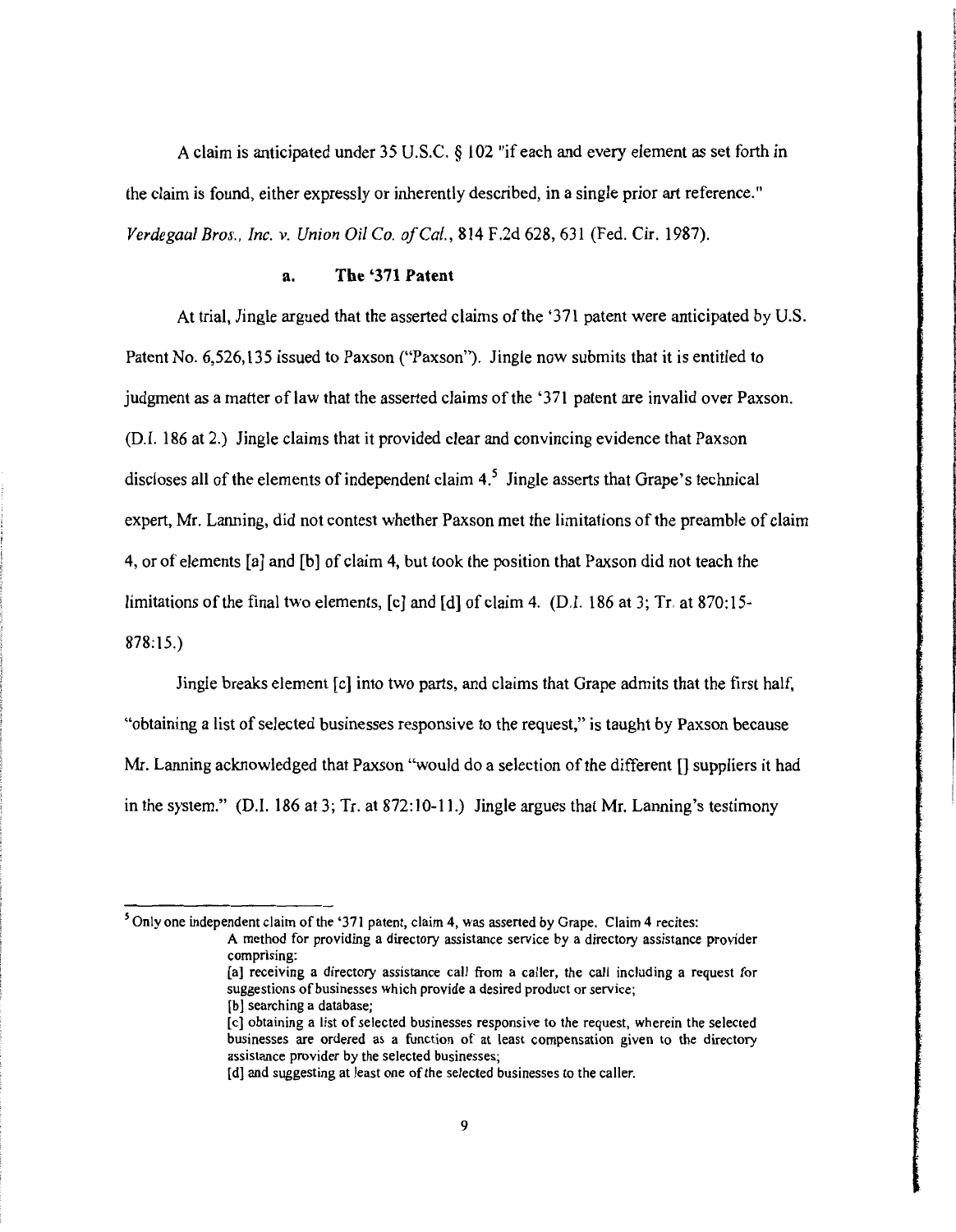means that Paxson creates a "list" or "set of listings" which satisfies the first part of element [c]. (D.I. 186 at 4.)

With regard to the second part of element [c], "wherein the selected businesses are ordered as a function of at least compensation given to the directory assistance provider by the selected businesses," Jingle claims that its technical expert, Dr. Forys, testified that Paxson's assignment of selected businesses to pie shares purchased by the individual businesses was a form of ordering as a function of at least compensation. (DI. 186 at 4; Tr. at 736:5-23.) Therefore, since the court construed the term "ordered as a function of' to have its plain and ordinary meaning, Jingle asserts that the second part of element [ c] is also satisfied by Paxson. (D.I. 66 at 2; D.l. 186 at 4.) Further, Jingle contends that Grape's expert, Mr. Lanning, improperly restricted the plain and ordinary meaning of this element to ordering the selected businesses in a list format. As a result, argues Jingle, Mr. Lanning's testimony fails to provide substantial evidence that the second part of element  $[c]$  is not met by Paxson. (D.I. 186 at 4.)

Jingle points out that Dr. Forys testified that reading the name of a business to a caller in Paxson satisfies the "suggesting at least one of the selected businesses to the caller" element of the claim. (D.I. 186 at 4; Tr. at 736:24-737:9.) According to Jingle, Mr. Lanning incorrectly placed two limitations on element [d): that the caller must be provided a list of suggestions, and that the caller must have a choice in the selection. (D.I. 186 at 4-5; Tr. at 874: 15-876:7.) As a result, Jingle asserts that Grape failed to provide substantial evidence that the final element [ d] is not met by Paxson. Additionally, Jingle argues that dependent claims 5, 7, and 8 were also anticipated. (D.I. 186 at 4.)

Grape questions whether Paxson discloses "obtaining a list of selected businesses" because "a set of listings is a 'list' under the plain and ordinary meaning of that term." (D.I. 191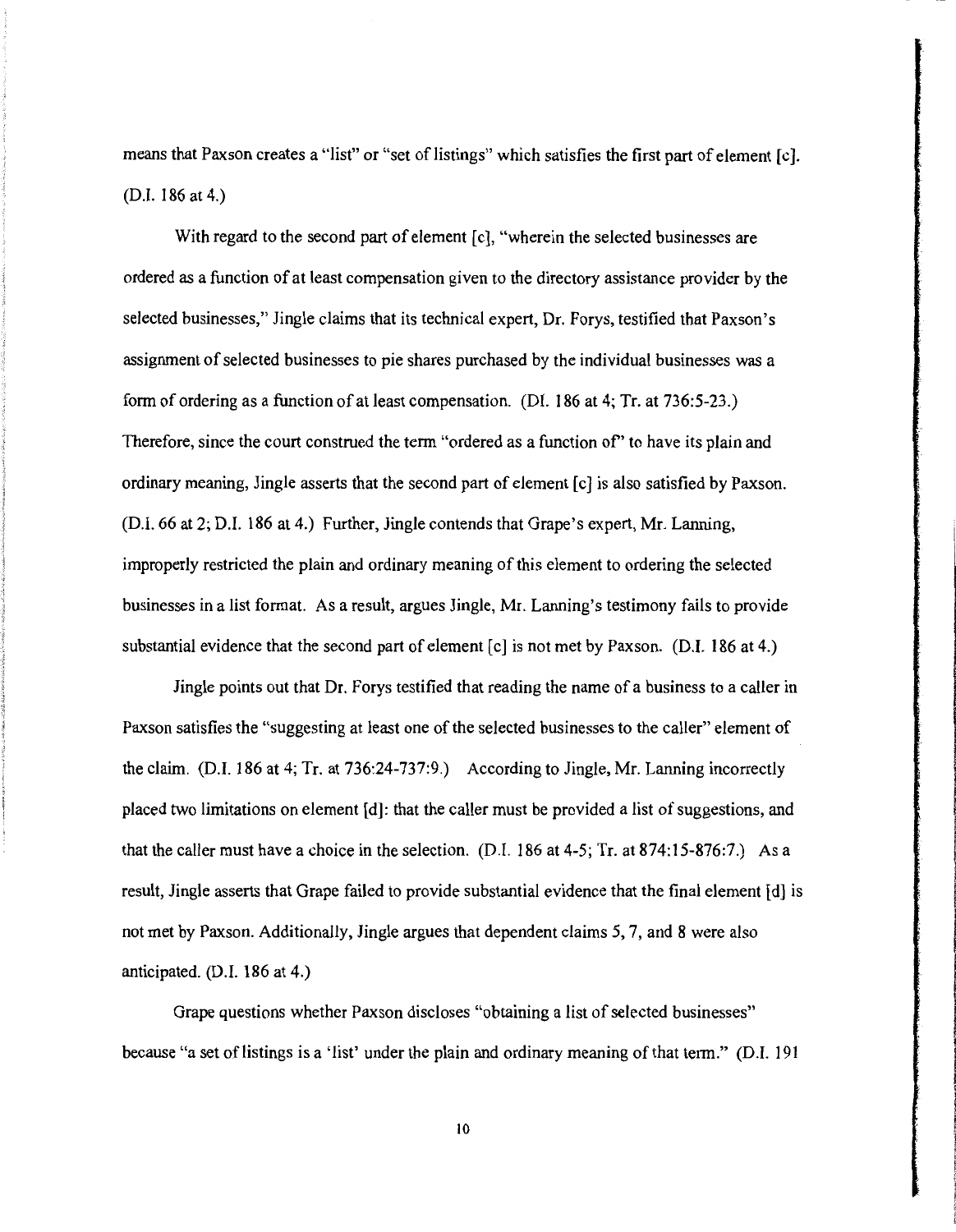at 3; D.l. 186 at 3-4.) Grape contends that Jingle never made this argument at trial and is thus precluded from making it now. Furthermore, Grape argues that even if a set of businesses is a "list," Jingle failed to provide any evidence, let alone clear and convincing evidence, that Paxson obtains more than one business to compile such a list. (D.I. 191 at 4.)

The court agrees. Initially, Jingle's argument that since the Paxson system does not contain non-paying businesses, paying businesses by definition are listed/suggested first, was never presented to the jury. Nevertheless, the court will address this argument. Dr. Forys cited two disclosures from Paxson as evidence that it discloses "obtaining a list of selected businesses." (See Tr. at 735:22-736:3.) First, he testified that Paxson discloses "search[ing] the [BDSB] database for candidate business listings, plural, so [Paxson] selects a number of them." (Tr. at 735:25-736:3; Paxson 4:38-40). But Paxson does not say that it "selects a number of [businesses]," but instead states that it selects "a single business listing." (D.I. 191, Ex. A at 93.) Paxson states, "The ACPS 14/CCP searches the BSDB for candidate business listings, invokes the CDP to select a *single business listing,* and returns the results to the AS 18." (D.I. 191, Ex. A at 93) (quoting Paxson 4:38-40) (emphasis added). Further, Mr. Lanning testified that "[Paxson] doesn't create a list, it randomly chooses based on the number of choices that are there." (Tr. at 874: 11-12.) Second, Dr. Forys testified that Paxson's Fig. 4, a pie-chart showing call distributions shares, discloses "a list of selected businesses." (Tr. at 736:19-23.) However, Fig. 4 does not show that Paxson "obtains a list of selected businesses," but rather illustrates the distribution of call shares to different companies. In other words, simply because Paxson suggests different companies to callers does not mean that it "obtains a list of selected businesses." Given the fact that the Paxson specification explicitly says that it selects "a single

**In the company of the company of the company of the company of the company of the company of the company of the company of the company of the company of the company of the company of the company of the company of the comp** 

**In the Community of Community Community Community** 

**Industrial Character Company Control Community Property** f

II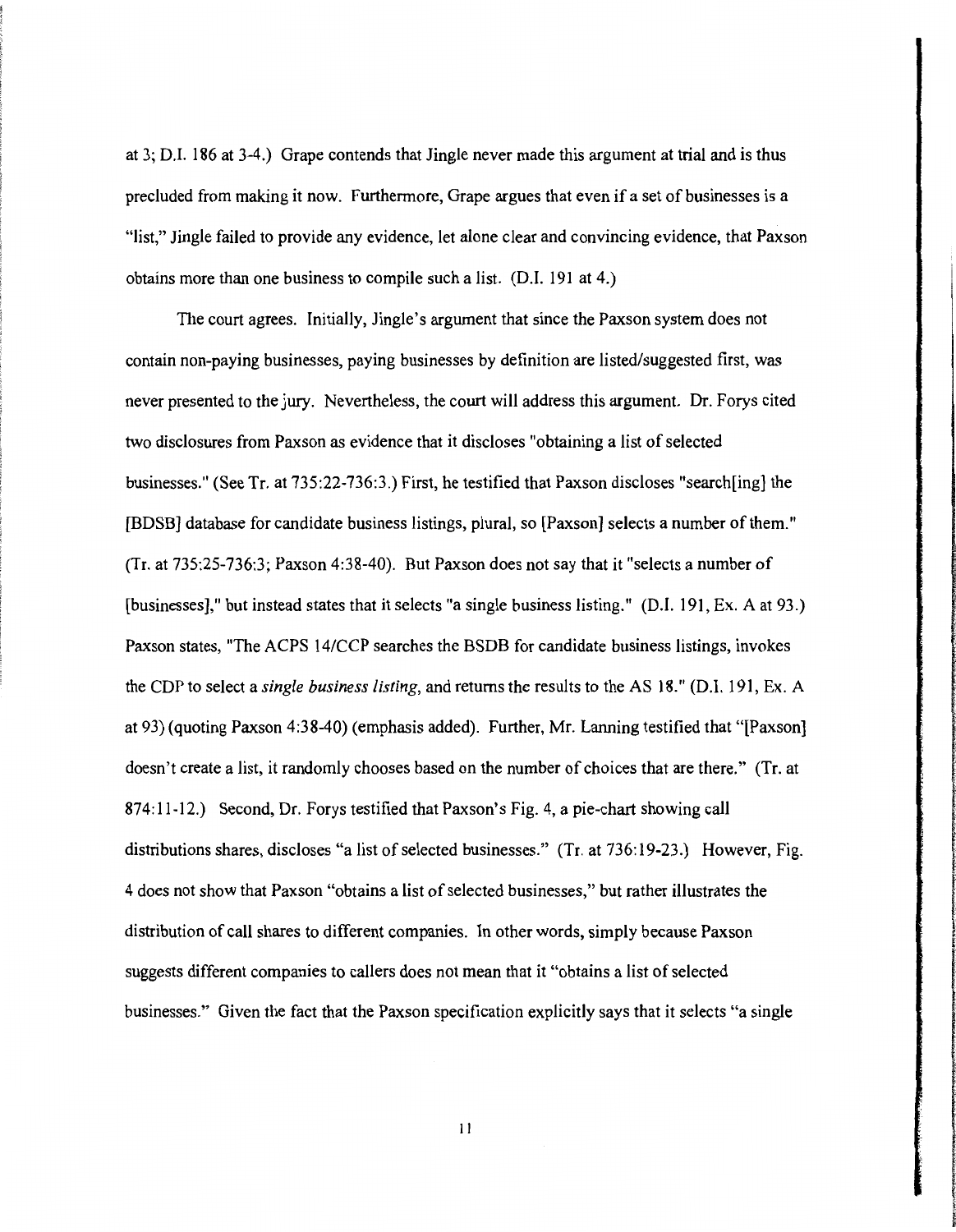business," Mr. Lanning's testimony provided a reasonable basis for the jury's finding that Paxson did not anticipate the asserted claims of the '371 patent.

f I ! la di Malaysia.<br>Lihat di Malaysia.

**International Community Community** 

the main and the contract of the contract of the contract of the contract of the contract of the contract of the contract of the contract of the contract of the contract of the contract of the contract of the contract of t indirikanistikani

**International State** 

Since Paxson fails to disclose "obtaining a list of selected businesses," it cannot disclose "order[ing] [the list of selected businesses] as a function of at least compensation," the second part of element [c]. Put simply, because Paxson does not create a list, it cannot order that list. Paxson, as Mr. Lanning testified, does not order selected businesses, but rather selects a single business using a "pseudorandom call distribution process." (Tr. at 873:19-874:14.)

Regarding element [d], Grape disputes Jingle's contention that no reasonable jury could have found that "suggesting at least one . . . business" is different than providing a caller with a selected business. (D.I. 191 at 8.) The court agrees with Grape. Dr. Forys testified that "telling the caller" that "the [X] Cab Company ... has been selected" meets the "suggesting" limitation of claim 4. (See Trial Tr. at 737:4-9) (citing Paxson at 8:26-47). However, Mr. Lanning, in rebuttal, explained that telling and "suggesting," in the context of the '371 Patent are not the same:

[Paxson] is just telling you ... its result ... if you had a bad experience with Garbo, and you got Garbo again and said, man, I don't want to do Garbo anymore, your only choice would be to hang [up] and redial and hope that the Paxson system threw the dart at a different place and didn't hit Garbo. But if Garbo gets it again, you are going to get Garbo again. (Tr. at 875:23-876:7.)

Both the claim language and plain meaning of the word "suggesting" support Mr. Lanning's testimony. (See D.I. 191, Ex. B, http://thesaurus.com/browse/suggest (listing "declare," "demand," "order," and "tell" as antonyms of suggest); see also Ex. C, 1999 Merriam Webster's dictionary (defining "suggest" as "to seek to influence;" "to mention or imply as a possibility;" "to propose as desirable or fitting;" "to offer for consideration")). Accordingly,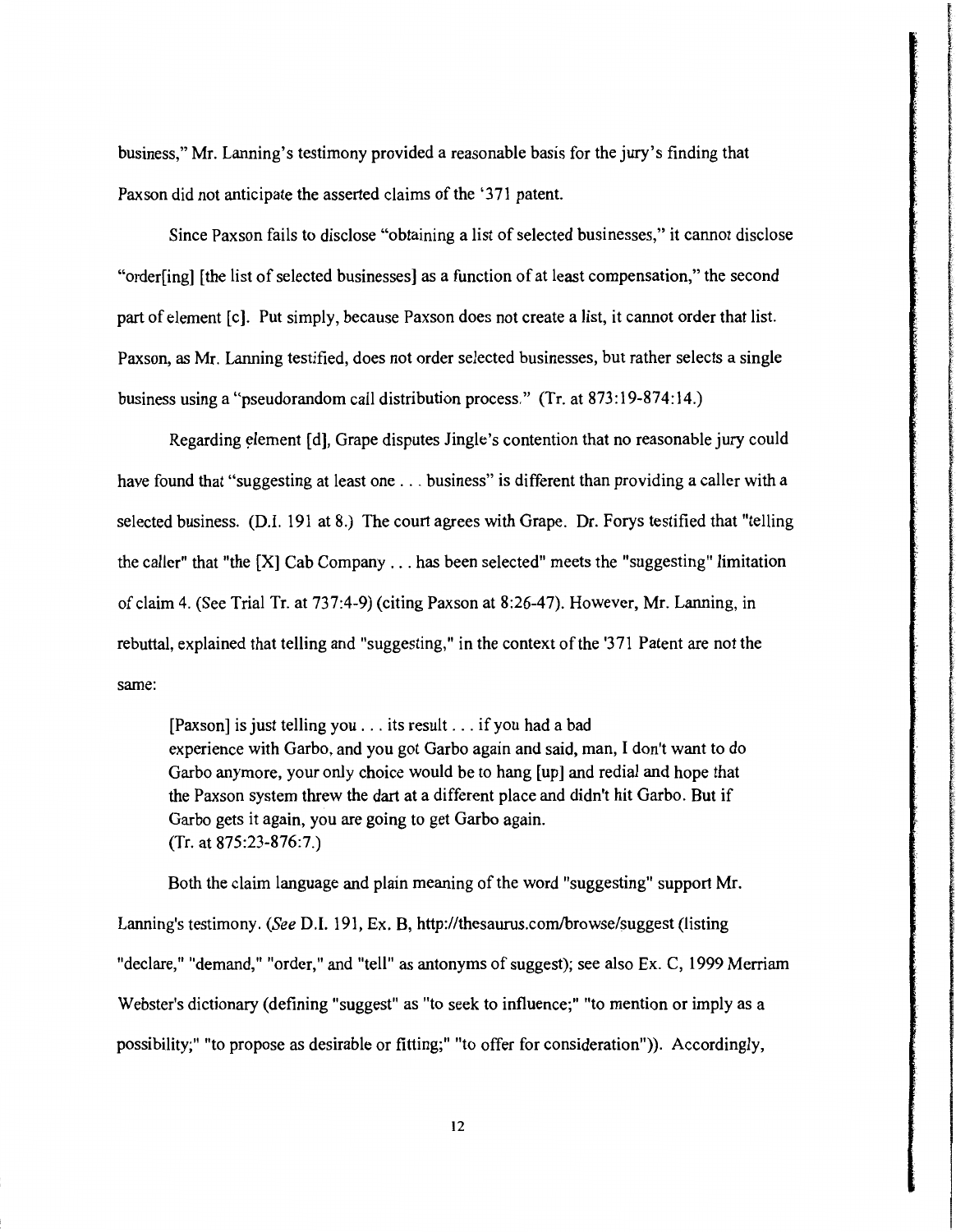there was substantial evidence, to support the jury's finding that suggesting a business is different from providing one pre-selected business.

Additionally, the court finds no merit in Jingle's argument that it provided clear and convincing evidence that Paxson discloses all the elements of the dependent claims 5, 7, and 8. In making this argument, Jingle presents claims that it never presented to the jury, and submits arguments that contradict its own trial experts<sup>6</sup>. Moreover, under Jingle's suggested reading of claims 5 and 7, those claims are rendered superfluous, as they have the same scope as claim 4. *See Comark Commc 'ns. Inc., v. Harris Corp.,* 156 F.3d 1182, 1187 (Fed. Cir. 1998) ("[T]he doctrine of claim differentiation  $\dots$  create[s] a presumption that each claim in a patent has a different scope.").

# **b. The '969 Patent**

Jingle submits that it is entitled to judgment as a matter of law that the asserted claims of

the '969 patent are invalid as anticipated by U.S. Patent No. 5,339,352 issued to Armstrong, et al.

("Armstrong"). Only one independent claim of the '969 patent, claim **1,** was asserted by

Plaintiffs. Claim 1 of the '969 patent recites:

[PREAMBLE] A communication assistance system for providing access to information corresponding to a plurality of subscribers, the system comprising:

[a] a telephone switch for receiving calls from a plurality of requesters desiring to access said information corresponding to subscribers; [b] a first database configured to store said information corresponding to each of said subscribers, including phone numbers of each of said subscribers;

[c] a closing prompt module coupled to said first database so as to select a closing prompt code from a plurality of available closing prompt codes each of said closing prompt codes associated with a desired closing prompt message so as to provide a selected closing prompt message,

<sup>&</sup>lt;sup>6</sup> Dr. Forys testified that those businesses which pay are suggested before those businesses that do not. (Tr. at 739:6-740-6.)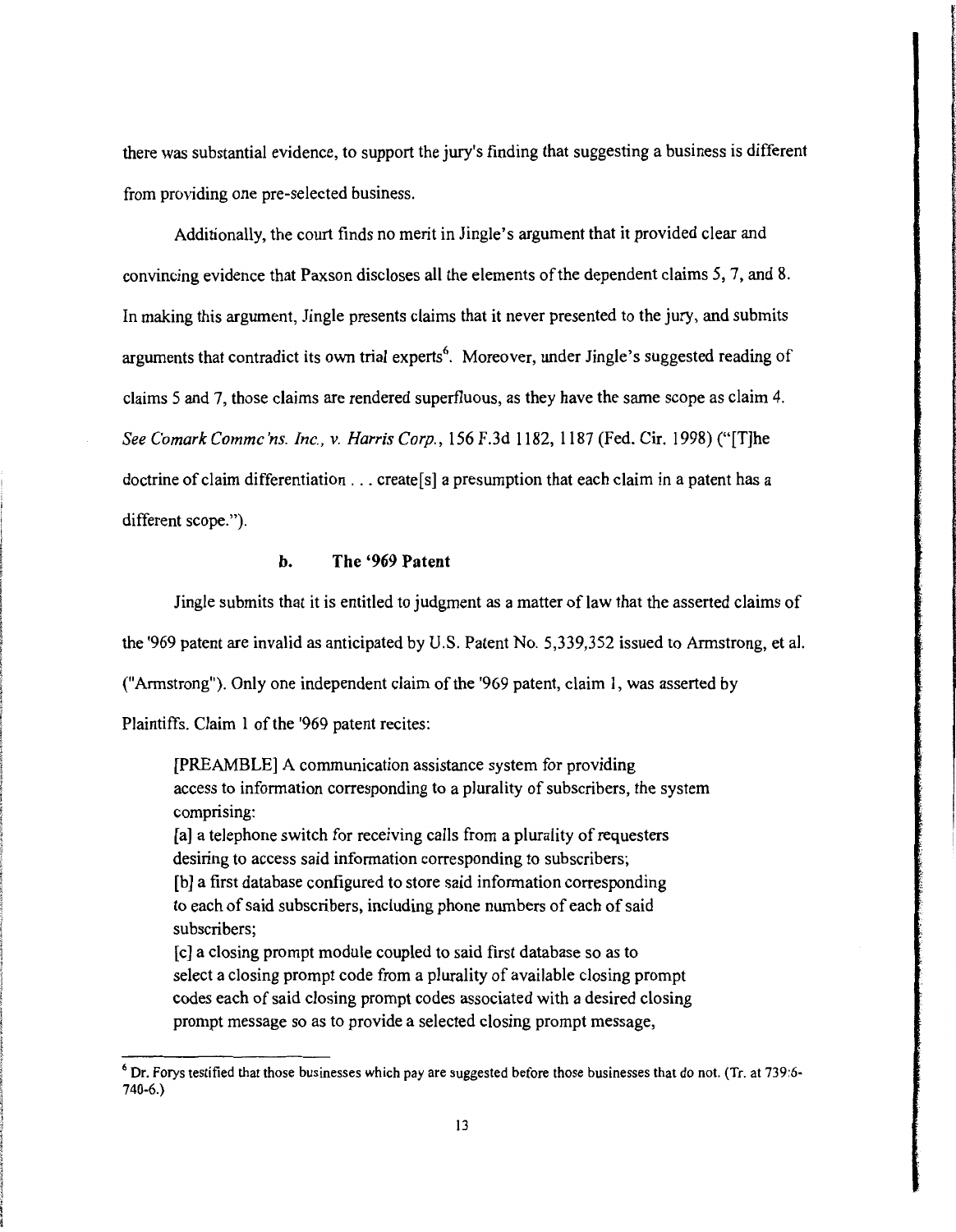wherein anyone of the available closing prompt messages is provided to a requester

[d] wherein said closing prompt module selects said closing prompt code, from any one of said available closing prompt codes, relating to a subscriber information other than the subscriber information requested by said requester.

(D.I. 186 at 9.)

Jingle claims that Grape's expert, Mr. Lanning, did not dispute that Armstrong discloses the preamble and elements [a]-[c], but testified that the last limitation of claim 1 was not satisfied by Annstrong because the cellular telephone companies are not subscribers and Annstrong does not provide "targeted third-party advertising." (Id; Tr. at 853:20-855:2.) Jingle submits that Mr. Lanning's testimony is based on an erroneous interpretation of the meaning of element [d]. (D.I. 186 at 10.) The court construed the term "subscriber" to mean "any individual or business entry whose information is stored for retrieval by the communication assistance system." (D.I. 66 at 3.) According to Jingle, Mr. Lanning admitted in his testimony that cellular telephone companies such as Sprint, AT&T, and Verizon were users of the directory assistance system disclosed by Annstrong and that these cellular telephone companies had announcements stored for retrieval by Annstrong's directory assistance system. (D.I.186 at 10; *see* Tr. at 851:14- 852:11.) Further, Jingle submits that Mr. Lanning's narrow view of what businesses are within the definition of a "subscriber" is at odds with the court's broad construction of that tenn. (ld. at 11.) Additionally, Jingle claims that Mr. Lanning misconstrues the term "targeted third party advertisement," which it posits is not a limitation of claim  $1.^{7}$  (Id.) Dr. Forys testified that the messages played for the subscriber cellular telephone companies in Armstrong meet this limitation. (Id; Tr. at 705:13-706:12.) Therefore, Jingle submits that the evidence it presented

<sup>&</sup>lt;sup>7</sup> Jingle argues that, "The claim element does not require that the closing prompt message be targeted for the calling party. The claim element only requires that the message delivered to the caller be related to a subscriber different than the subscriber whose information was requested in the directory assistance call." (D.I. I 86 at I I.)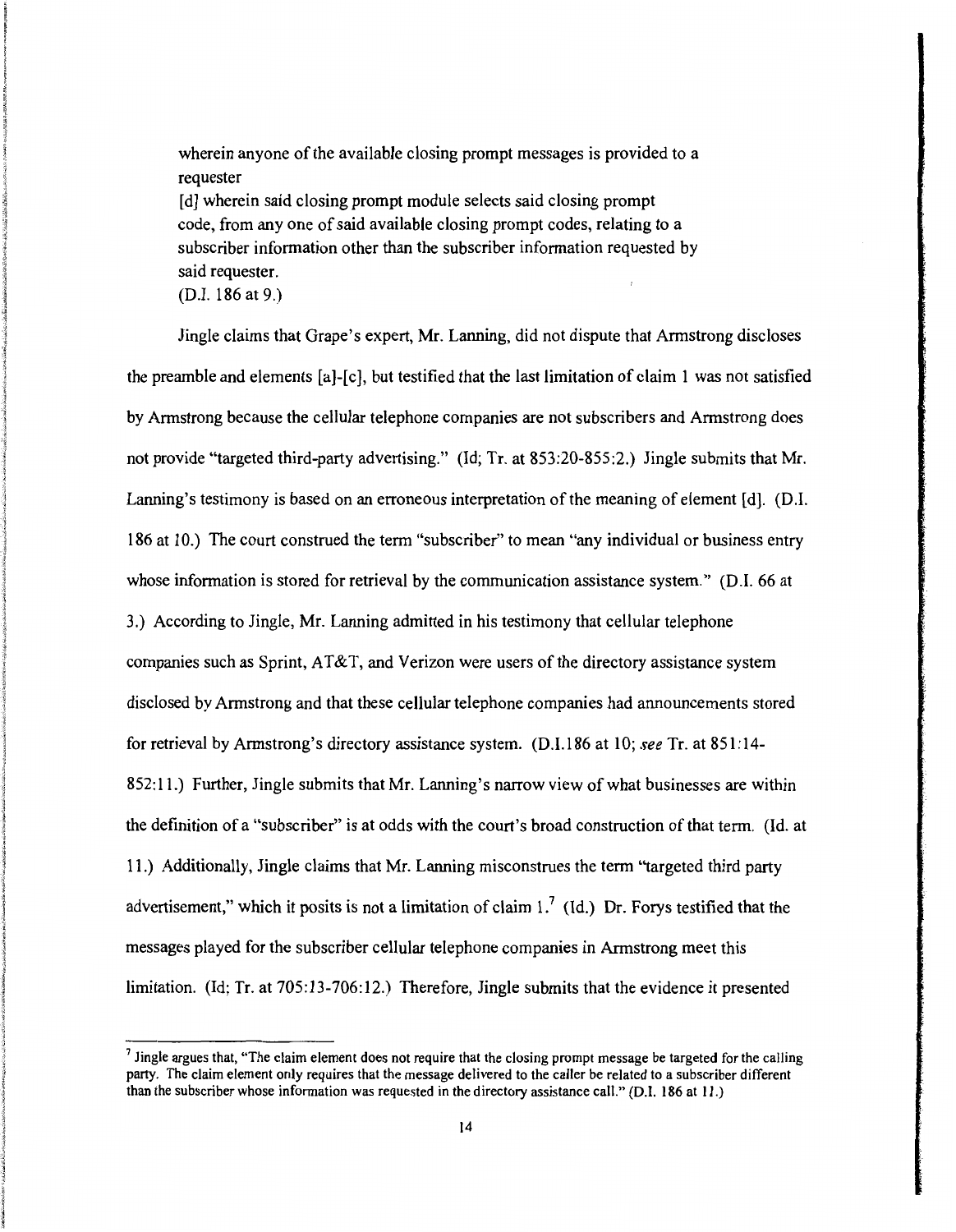established by clear and convincing evidence that element [ d] of claim I is satisfied by Annstrong. (D.I. 186 at II.)

Grape contends that the jury's verdict that Armstrong does not anticipate the '969 patent should stand. The court agrees. Grape argues that Dr. Forys relied on a single example from Annstrong as evidence that it discloses the limitation "closing prompt message ... relating to a subscriber information other than the subscriber information requested by said requester."<sup>8</sup> This example, Grape points out, is identical to the prior art system disclosed in the '969 patent's Background Section, and upon which the '969 patent directly sought to improve.<sup>9</sup> (D.I. 191 at 15.) Indeed, Mr. Lanning testified, "You have to look at the time frame that these patents are filed. And for this patent, we're looking at the 2000 time frame, the year 2000. So you look at the situation. The legal people say what was the state of the art? What things were happening in the 2000 time frame?"<sup>10</sup> (Tr. at 853:8-13.) Mr. Lanning testified that a "service provider" in this context, is a "cellular carrier." (Tr. at 853:14-15.) Since the '969 patent discloses this element of Annstrong, and because that fact was testified to by Mr. Lanning, Jingle's argument that no reasonable jury could find that Armstrong does not anticipate the '969 patent is without merit. Furthermore, the court does not find that Mr. Lanning misconstrued element [d]. As Mr. Lanning explained, a person of skill in the art would understand the plain meaning of the term "relating to a subscriber information other than the subscriber information requested by said

**IN AN ANTIQUES CONTROLS AND IN ANY** 

**International Properties** 

**Income and the control of the control of the control of the control of the control of the control of the control** 

income

**in abidant** 

<sup>&</sup>lt;sup>8</sup> The example Dr. Forys gave was "[An] OSS switch [that] can be programmed to instruct the audio subsystem 27 to play specific announcements on a trunk group basis. For example, the message structure could provide a new field for identifying the carrier, to allow provision of a message customized for each cellular carrier." (Tr. at 706:9- 14; citing Armstrong at 13:20-25.)<br><sup>9</sup> The Background Section states, "Another drawback to current telephone assistance systems is the failure to utilize

meaningfully the period between the time the requested information is retrieved by a customer service representative and the time the requester receives the requested information. This period is referred to as the closing period where the directory assistance service provides a closing prompt to the requester. Typically, this closing prompt is a single recorded message such as the familiar "We are connecting you to NPA.nxx.xxxx. Thank you for using XYZ" where XYZ is the name of the service provider of the requester." ('969 Patent at 2:6-17; Tr. at 853:7-19). <sup>10</sup> The Armstrong patent was published in 1994. (Armstrong, at 1.)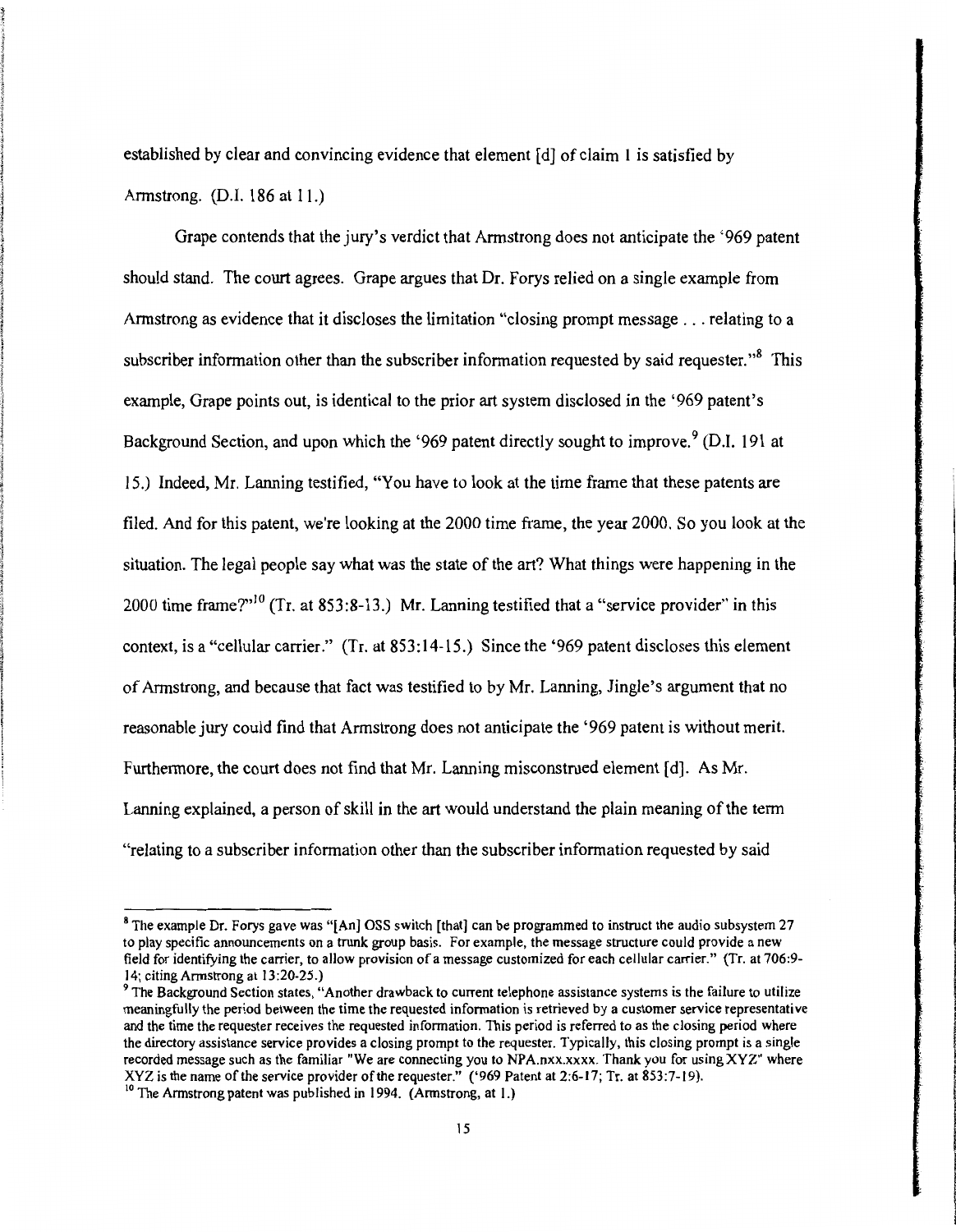requestor," in the context of this patent, to require targeting the "closing prompt message" to a caller's request. (See Tr. at 843:23-845:18.) "[C]laims 'must be read in view ofthe specification, of which they are a part.'" *Phillips v. AWH Corp.,* 415 F.3d 1303, 1315 (Fed. Cir. 2006) (citing *Markman v. Westview Instruments, Inc.,* 52 F.3d 967, 978 (Fed. Cir. 1995)). The '969 patent specification states, "[T]he present invention is able to produce a closing prompt targeted to a requester ... This feature works to tailor the closing prompt to a particular caller, increasing the advertising and related promotional revenue capacity of the closing prompt feature." ('969 Patent at 4:37-59.) Mr. Lanning also testified that there is a significant difference between the "subscriber" and the cellular carrier. (See Tr. at 852: 17-23) ("Well, the subscriber, that is you and me that have our phones, if we have a phone, we're a subscriber or a customer. So this message on top isn't dealing with a subscriber or a customer, it's dealing with the cellular telephone company.") Given Mr. Lanning's testimony, and the construction of the claims in light of the patent as a whole, the jury's finding was not against the weight of the evidence.

### **2. Obviousness**

Under 35 U.S.C. § 103, a patent may not be obtained on subject matter that "would have been obvious at the time the invention was made to a person having ordinary skill in the art." The framework for determining obviousness involves three factual inquiries: **(1)** ascertaining the differences between the claimed invention and the prior art; (2) ascertaining the differences between the claimed invention and the claims at issue; and (3) resolving the level of ordinary skill in the art. *Graham v. John Deere Co.,* 383 U.S. 1, 17 (1966). "Obviousness is a question of law based on underlying findings of fact. *In re Kubin,* 561 F.3d 1351, 1355 (Fed. Cir. 2009).

To determine whether an invention is patentable over the prior art, "a court must ask whether the improvement is more than the predictable use of prior elements according to their

16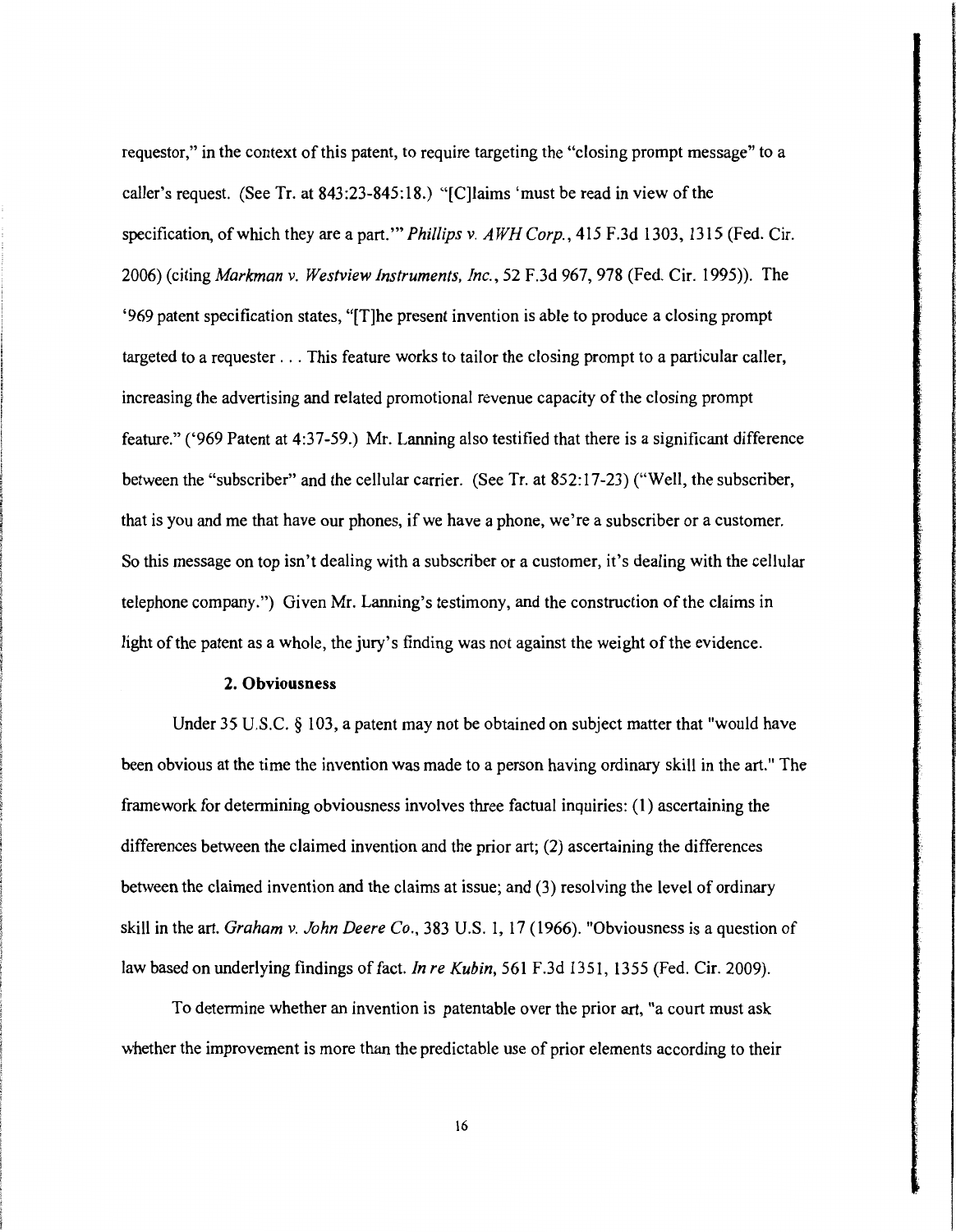established functions." *KSR Jnt'l Co. v. Telej/ex Inc.,* 550 U.S. 398, 417, 419 (2007). "Granting patent protection to advances that would occur in the ordinary course without real innovation retards progress .... " *ld.* 

## **a. The '371 Patent**

Jingle claims it is entitled to judgment as a matter of law that the asserted claims of the '371 patent are invalid for obviousness under 35 U.S.C. § 103 over U.S. Patent No. 5,689,547 issued to Moine ("Moine") in combination with U.S. Patent No. 6,078,866 issued to Buck, *eta/.*  ("Buck"). Jingle contends that Grape failed to provide any evidence that the preamble and elements [a] and [b) of claim 4 are not met by Moine. (D.I. 186 at 6; see also Tr. at 880:15- 881:3.) Jingle further submits that Grape did not dispute that Buck discloses the limitations of elements [c] and [d] of claim 4, but instead argued that it would not have been obvious to one of skill in the art to combine Buck with Moine. (D.I. 186 at 7; Tr. at 740:18-743: 14.) Dr. Forys also testified that Buck disclosed ordering an Internet search result list according to the amount of money paid in advance by the parties. (Tr. 743:5-744:22.) Therefore, according to Jingle, the combination of these two patents is simply the ordering Internet technology disclosed in Buck with an existing electronic process, as recited in Molne. (D.I. 186 at 7.)

Jingle claims that Dr. Forys testified that Moine disclosed all the limitations of claim 4, except the second part of element  $[c]$ , i.e., how the list of results is ordered. (Id.) Jingle submits that, based on the Supreme Court's reasoning in *KSR,* the Federal Circuit has subsequently held that applying computer and internet technology to replace older electronics has been commonplace in recent years. *See Muniauction Inc. v. Thomson Corp.,* 532 F.3d 1318, 1327 (Fed. Cir. 2008). Jingle argues that the combination of Moine and Buck merely applies Internet technology to existing electronic processes, and therefore would have been obvious to a person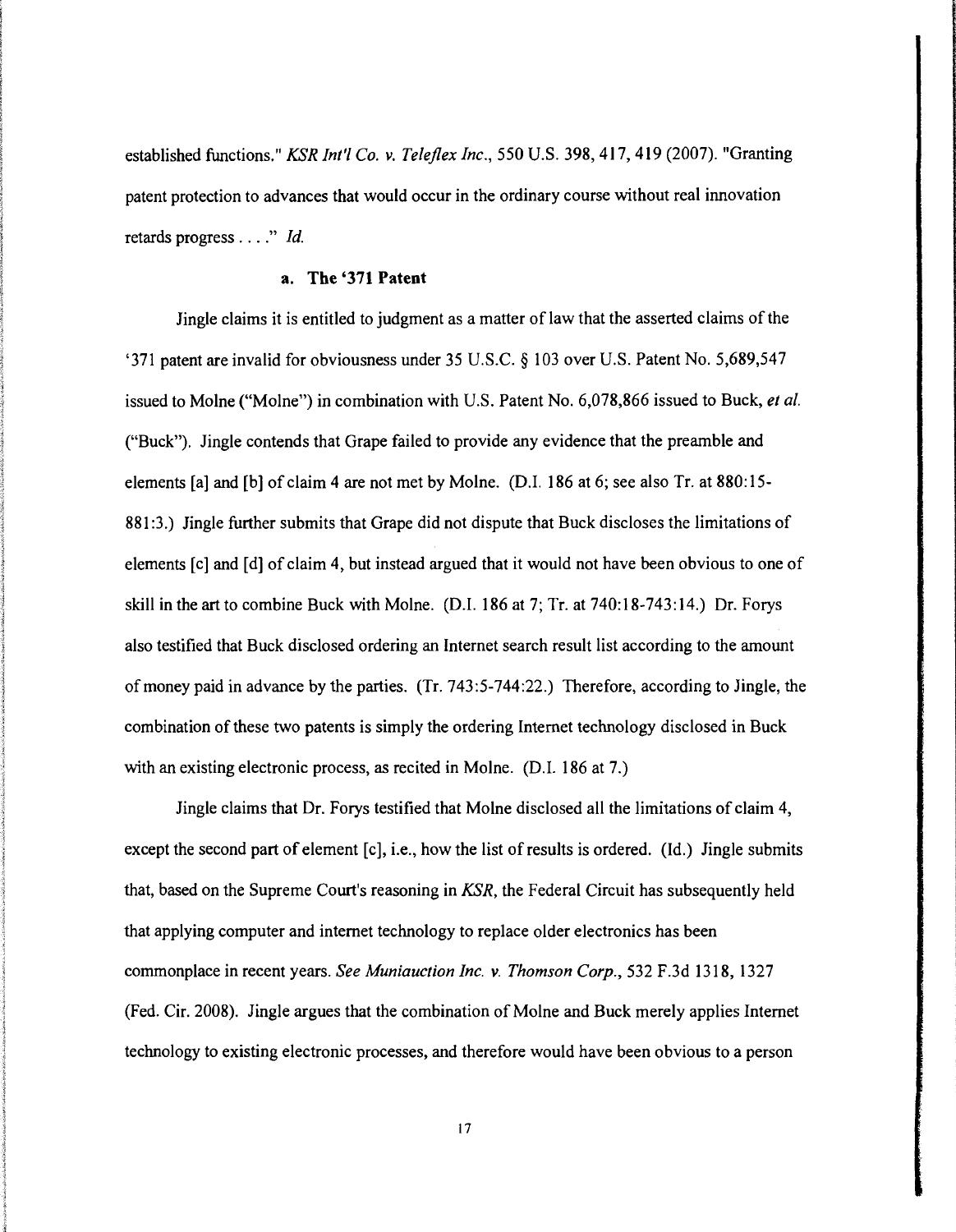of skill in the art.<sup>11</sup> (D.I. 186 at 7.) Additionally, Jingle contends that because Mr. Lanning's testimony is insufficient to support the verdict for claim 4, it is also insufficient to support the verdict of nonobviousness for claims  $5, 7$ , and  $8$ . (Id. at 9.)

Grape disputes Jingle's assertion that the combination of Molne and Buck render the '371 patent obvious for two reasons: Jingle failed to provide evidence of the level of ordinary skill in the art as required by *Graham v. John Deere Co.,* 383 U.S. I, 17 (1966); and substantial evidence supports the jury's finding of nonobviousness. The court agrees with both of Grape's contentions. First, Grape is correct, Jingle failed to provide any evidence of the level of ordinary skill in the art, a factual inquiry that must be resolved to determine obviousness. *See KSR,* 550 U.S. at 406; *see also supra,* note 11. The court finds Jingle's reliance on *Chore-Time Equip., Inc. v. Cumberland Corp.,* 713 F.2d 774, 779 (Fed. Cir. 1983), to be unpersuasive. In *Chore-Time,* the Federal Circuit found no error in the District Judge's "determination that because the subject matter of the patent and prior art were *in this case* so easily understandable, a factual determination of the level of skill in the art was unnecessary." 713 F.2d at 779 (emphasis added). The prior art in *Chore-Time* related to bird feeders and the District Court found the level of skill was "a level of skill as that of the ordinary layman of average intelligence." *ld* at 779 n.2. (internal quotations omitted). Here, the asserted prior art relates to far more complex science: call distribution systems; cellular radiotelephone systems; Internet site searching technologies; and other technologies beyond the grasp of most laypersons. As a result, Jingle

<sup>&</sup>lt;sup>11</sup> Jingle states that its expert, Dr. Forys referenced a person "in the industry" when discussing the prior art, and that that testimony is sufficient evidence to establish the level of ordinary skill in the art. (D.I. 186 at 7.) The court does not agree. Dr. Forys's brief, and unsupported, "reference" of a person in the industry hardly creates any evidence that the ordinary level of skill in the art is "an individual working in the telecommunications industry," as Jingle claims. (ld.) In fact, Jingle cites "Trial Tr. at 7-18" as the part ofthe transcript where Dr. Forys makes this reference, but Dr. Forys's testimony does not appear on pages 7-18. Moreover, in his expert report, Dr. Forys inconsistently defined the level of skill in the art as a "B.S. degree in Electrical or Computer Engineering or equivalent training as well as 3-5 years of experience in the fields of call center architecture and their components especially involving directory assistance as well as marketing and advertising." (D.I. 191 at 13, Ex. D at 11-12.) The court agrees with Grape that Jingle failed to provide any evidence of ordinary skill in the art. (D.J. 191 at II.)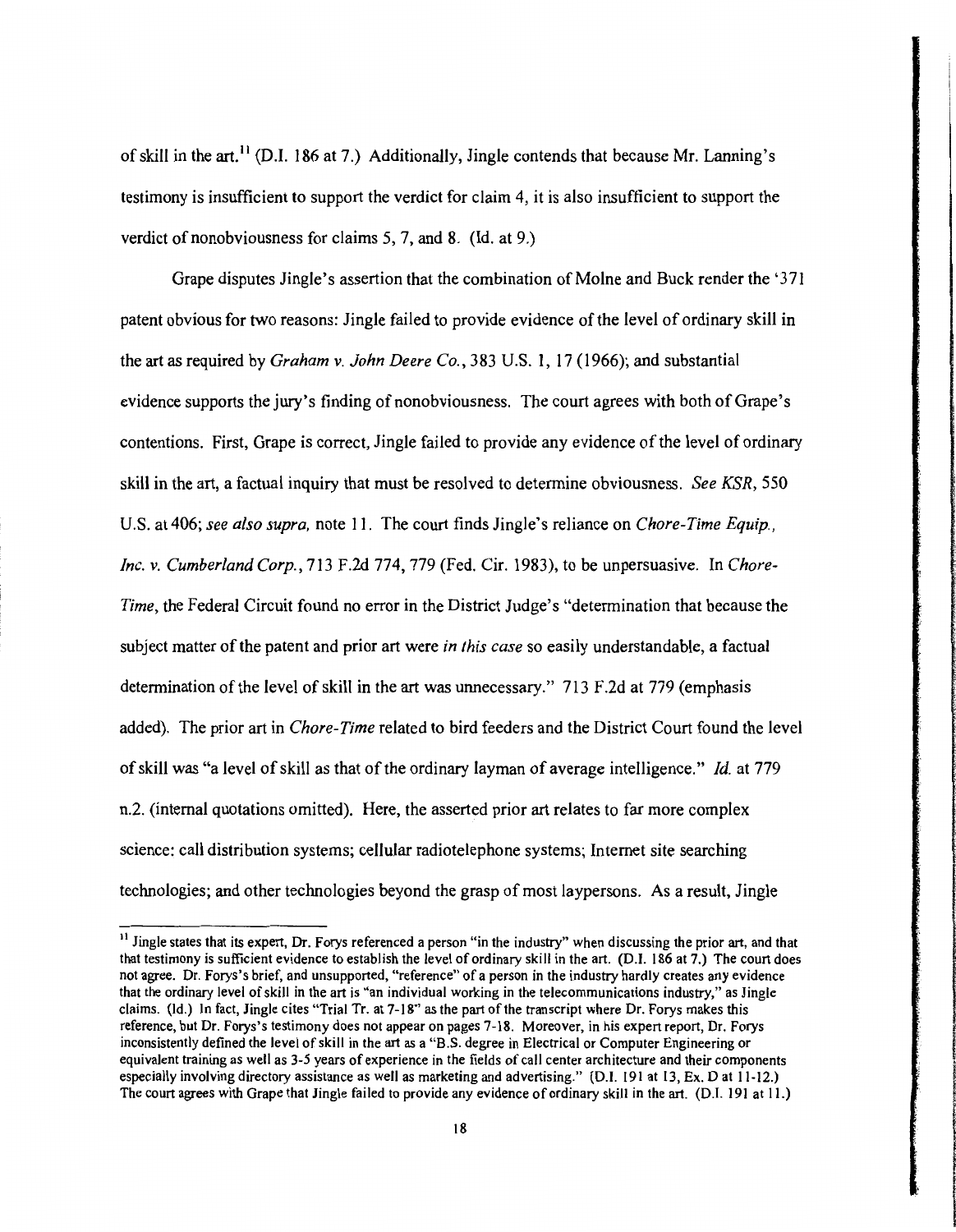was required to present evidence to allow the court to determine the level of skill in the art, and it failed to do so.

Second, substantial evidence supports the jury's finding that it would not have been obvious to one of skill in the art to combine Buck and Moine. Mr. Lanning testified that it would not have been obvious to combine Moine and Buck because each deals with two separate and divergent fields: telephone directory storage, and internet site searching, respectively. (Tr. at 882:5-13.) Further, Mr. Lanning testified that a person of skill in the art would not have a reasonable expectation of combining these sciences at the time of invention. He stated, "So it would not have been obvious at all to connect to the Internet. We were having all kinds of issues just trying to learn how to [talk] over wireless cellular phones systems in the 2000 time frame." (Tr. at 883:10-13.) Furthermore, Jingle admits that Mr. Lanning testified that Moine "does not teach a call to a directory assistance system." (D.I. 186 at 6; Tr. at 880:20.) "The burden falls on the patent challenger to show by clear and convincing evidence that a person of ordinary skill in the art would have had reason to attempt to ... carry out the claimed process, and would have had a reasonable expectation of success in doing so" *Pharmastem Therapeutics, Inc. v. Viacell, Inc.,* 491 F.3d 1342, 1360 (Fed. Cir. 2007). Jingle has not met that burden.

Next, Jingle cites *Muniauction Inc. v. Thomson Corp.,* 532 F.3d 1318, 1327 (Fed. Cir. 2008), in support of its argument that the '3 71 patent is obvious as a matter of law. (D.I. 186 at 8.) Jingle argues that "the Federal Circuit [in *Muniauction]* ... held that applying computer and internet technology to replace older electronic has been commonplace in recent years."  $(id.)$ However, Grape correctly points out that it is well established that there are no *per se* rules of obviousness. *See In re Ochiai,* 71 F.3d 1565, 1572 (Fed. Cir. 1995) ("[R]eliance on *per se* rules of obviousness is legally incorrect and must cease."). Here, unlike in *Muniauction,* the Internet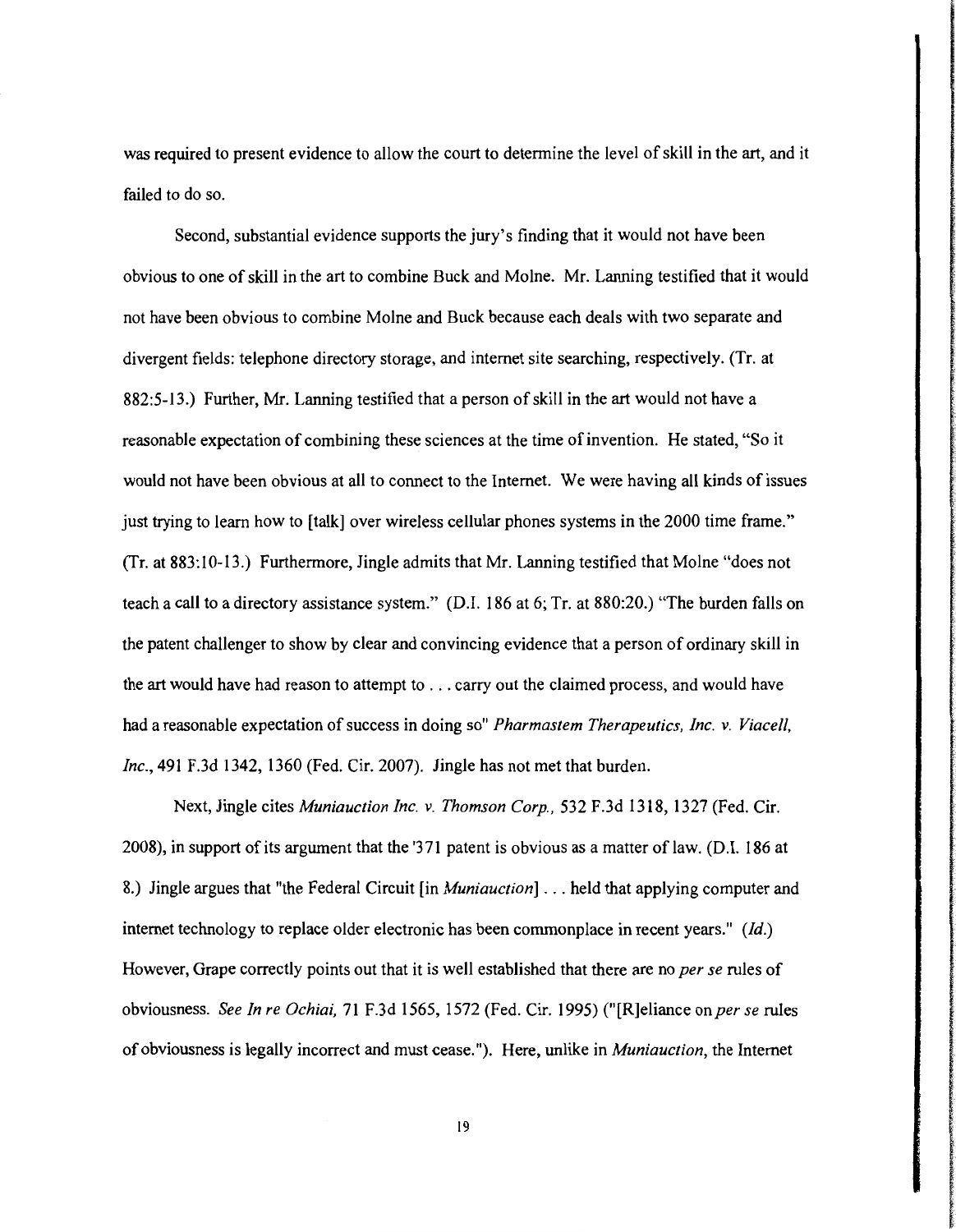reference, does not merely achieve the same goal as the other prior art reference only using Internet technology. 532 F.3d at 1321-23. Rather, as Jingle points out, Buck discloses ordering listings, while Moine does not. (D.I. 186 at 7.) Therefore, the jury's finding is not against the weight of the evidence, and because there was sufficient evidence to support its finding of nonobviousness for claim 4, the jury's finding of nonobvious for claims 5, 7, and 8 are also substantiated.

#### **b. The '969 patent**

Jingle argues that it is entitled to judgment as a matter of law that the asserted claims of the '969 parent are invalid for obviousness under 35 U.S.C. *§* 103 over U.S. Patent No. 6,269,337 issued to Desmond, *eta/.* ("Desmond") and U.S. Patent No. 6,647,257 issued to Owensby ("Owensby"). Jingle claims that it presented clear and convincing evidence at trial that the combination of Desmond and Owensby disclosed each and every element of the asserted claims ofthe '969 patent. (D.I. 186 at 12; Tr. at 717:5-726:17.) Jingle contends that Grape's expert, Mr. Lanning, did not dispute that the combination of Desmond and Owensby disclosed each and every element of the asserted claims, but rather argued that it would not have been obvious to a person of skill in the art to combine them because "these patents are for very different reasons and address very different problems." (D.I. 186 at 12; Tr. at 861:22-864:22; 864: 18-22.)

Jingle claims that Mr. Lanning applied a legally incorrect presumption in coming to this conclusion. (D.I. 186 at 12.) According to Jingle, Mr. Lanning's assumption "that a person of ordinary skill attempting to solve a problem will be led only to those elements of prior art designed to solve the same problem" has been rejected by KSR. 550 U.S. at 420-21. Therefore, since Mr. Lanning ignored the Court's holding that "[a] person of ordinary skill is also a person

20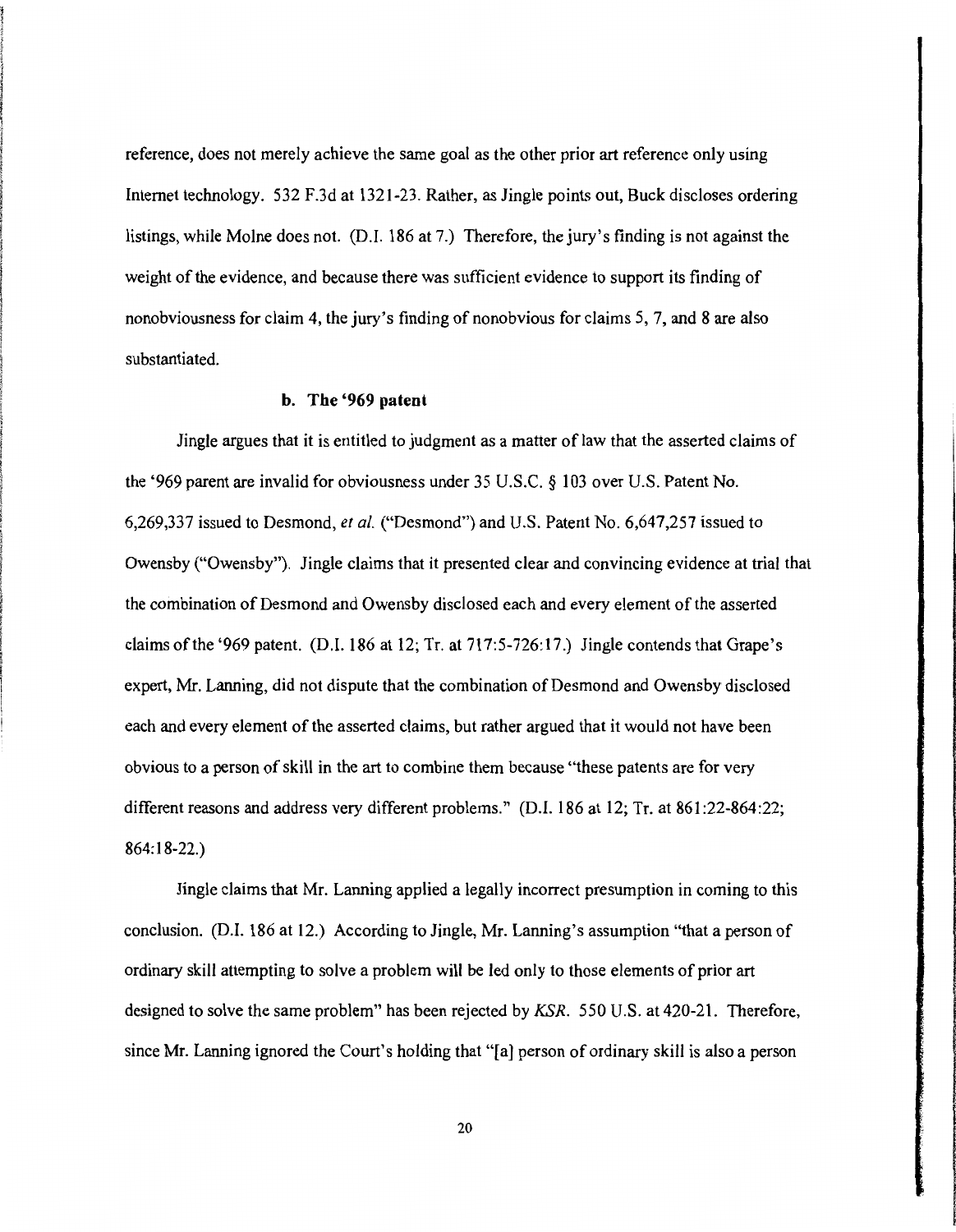of ordinary creativity, not an automaton," Jingle claims it is entitled to judgment as a matter of law. *ld.* 

Furthermore, Jingle claims it presented sufficient evidence that a person of ordinary skill in the art, that is, "a person that knows the telecommunications business," would have combined Desmond and Owensby to achieve the subject matter of claim I. (D.I. I86 at I3; Tr. at 724:2- 726:I7.) Dr. Forys testified that Desmond provided an example of a directory assistance call during which "the caller may choose to have the listed party's telephone number be automatically dialed." (Tr. at 725:6-7.) Dr. Forys further explained that Owensby was designed to play a targeted advertisement in a call "prior to connection and/or at predetermined intervals during the transmission of the call." (Tr. at 725:13-726:4.) Jingle claims that Desmond discloses placing a call to the number requested by the calling party in a directory assistance call, and Owensby teaches playing advertisements targeted to a calling party while a call is being connected. (D.I. I86 at 13-14.) Dr. Forys testified that it would have been obvious to a person in the business to combine Desmond and Owensby. (Id. at I4.) Furthermore, Jingle argues that because Mr. Lanning's testimony cannot support the verdict for claim I, it also fails to support the verdict for claims 5, 20, and 25. (Id)

Grape disputes Jingle's assertion that it is entitled to judgment as a matter of law that the asserted claims of the '969 patent are invalid for obviousness over Desmond and Owensby. As a preliminary matter, Grape disagrees that Mr. Lanning ever admitted that Desmond and Owensby disclosed each limitation of the asserted claims. (D.I. I91 at I8.) Grape contends that Mr. Lanning testified that the combination of Desmond and Owensby fails to disclose a "closing prompt message" as recited in the claims of the '969 patent. (Id.) However, the trial transcript does not contain this testimony. While Mr. Lanning did testify that Owensby "is not a directory

21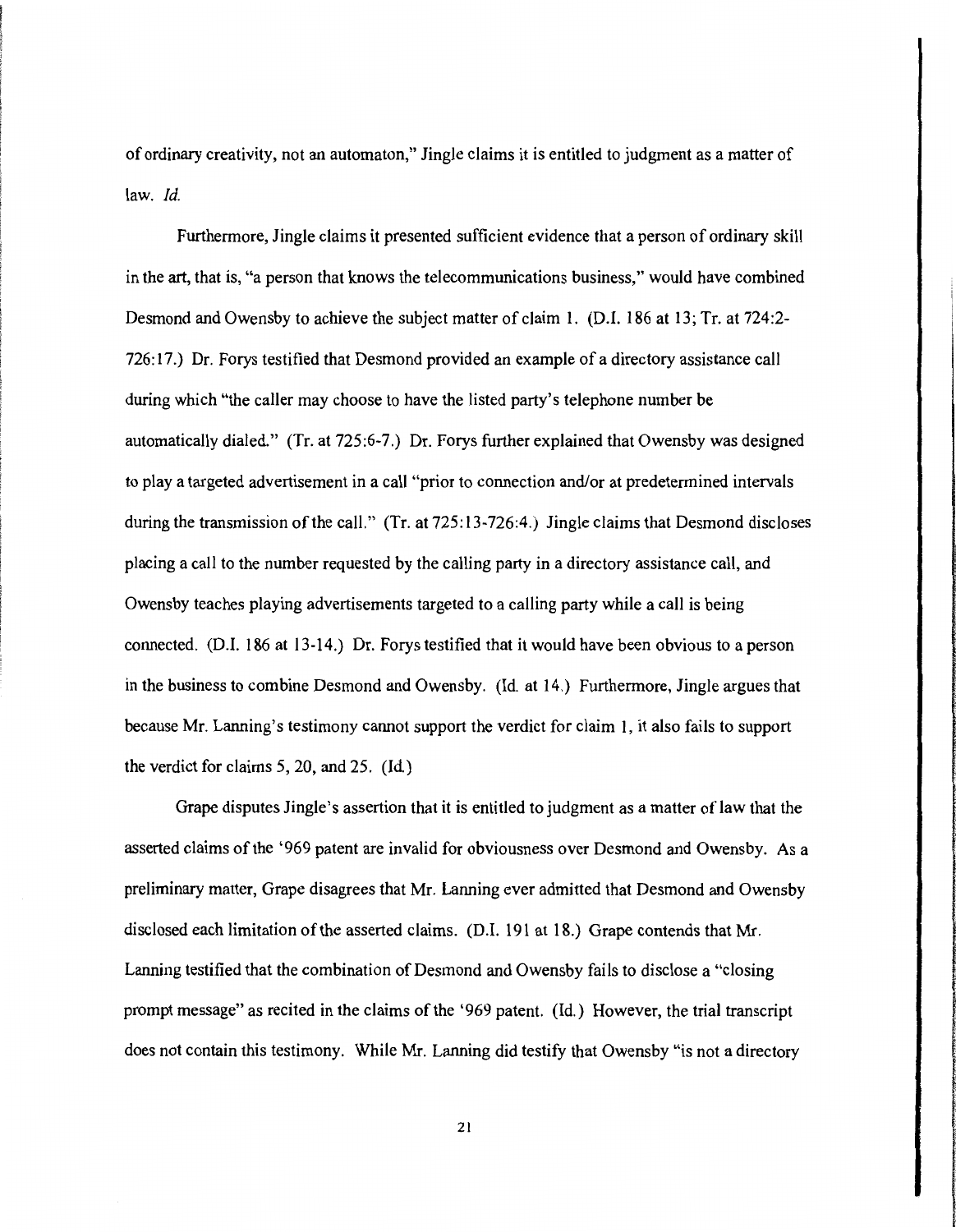assistance system in any way," he did not testify that the combination of Desmond and Owensby fails to disclose "a closing prompt message." (See Tr. 864:6-7.) Additionally, Mr. Lanning did testify that in his opinion, it would not have been obvious to one skilled in the art to combine these patents because "[they] are for very different reasons and address very different problems." (Tr. at 864:21-22.)

Grape also contends that Jingle did not offer any evidence of the level of ordinary skill in the art, as required by *KSR,* and discussed above. *See* Sec. IV.2.a. The court agrees that Jingle was required to present evidence establishing the level of ordinary ski11 in the art, and failed to do so. Given Mr. Lanning's testimony and Jingle's failure to establish the level of ordinary skill in the art, the jury's finding was not against the weight of the evidence.

## **3. Attorneys' fees**

Jingle asks the court to grant its motion for attorneys' fees, expenses and costs (0.1. 181). The court does not find this case to be exceptional by clear and convincing evidence as required by 35 U.S.C. § 285, and therefore will deny Jingle's motion. In deciding whether to award attorney's fees, the court must undertake a two-step inquiry. *Interspiro USA, Inc. v. Figgie Intern. Inc.*, 18 F.3d 927, 933 (Fed. Cir. 1994). First, the court "must determine whether there is clear and convincing evidence that the case is 'exceptional."' *!d.* (quotation omitted). Second, the court must determine whether "an award of attorney fees to the prevailing party is warranted." *Id.* Exceptional cases include: "inequitable conduct before the PTO; litigation misconduct; vexatious, unjustified, and otherwise bad faith litigation; a frivolous suit or willful infringement." *Epcon Gas Sys., Inc. v. Bauer Compressors, Inc.,* 279 F.3d 1022, 1034 (Fed. Cir. 2002) (citation omitted).

**ESCO COMPUTER ANNO DESCRIPTION ANNO**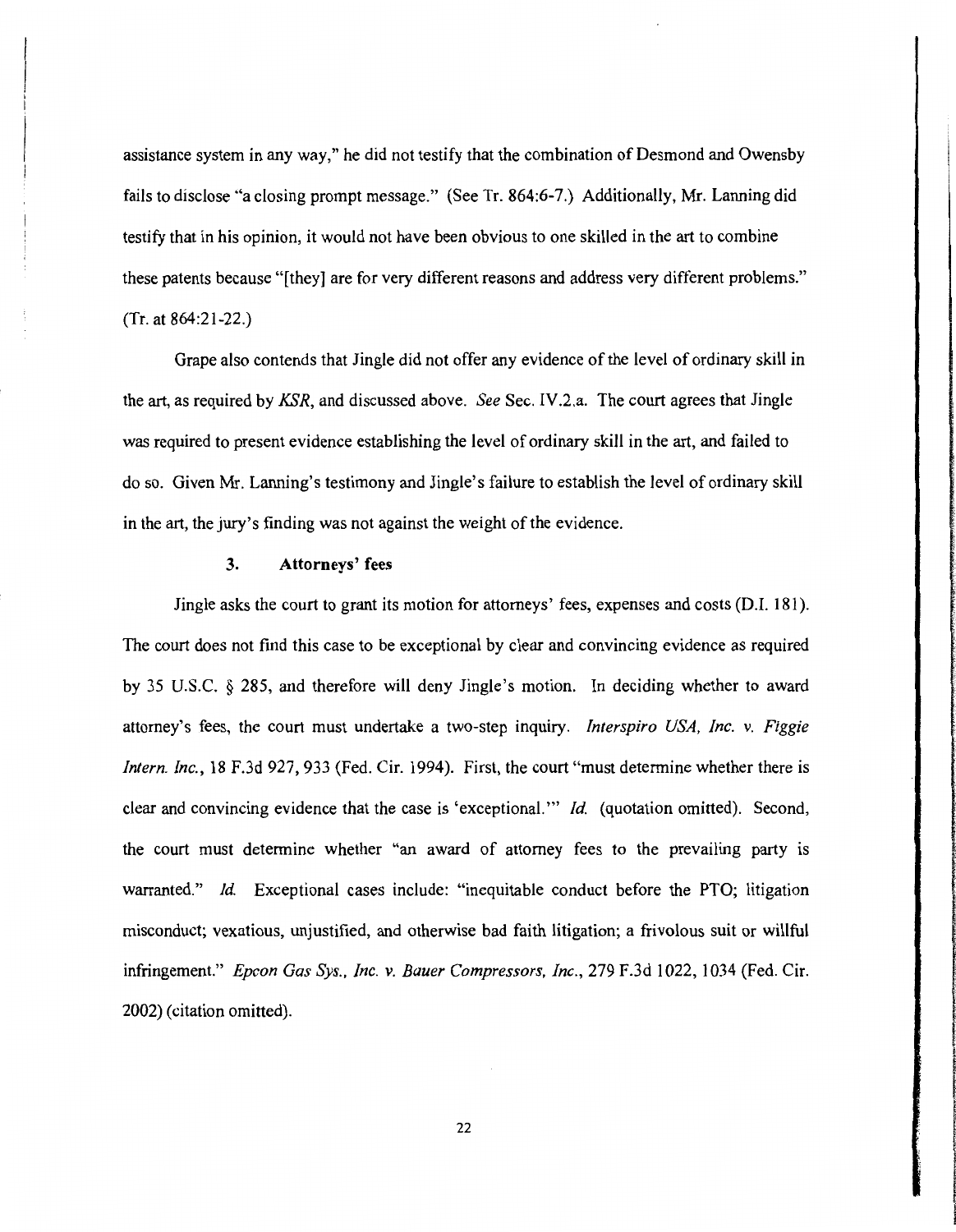An award of attorney fees under *§* 285 is not intended to be an "ordinary thing in patent cases," and should be limited to circumstances in which it is necessary to prevent "a gross injustice" or bad faith litigation. *Forest Labs., Inc. v. Abbott Labs.,* 339 F.3d 1324, 1329 (Fed. Cir. 2003); *see also Aptix Corp. v. Quick/urn Design Sys., Inc.,* 269 F.3d 1369, 1375 (Fed. Cir. 2001) (affirming an award of attorney fees under§ 285 for the "extreme litigation misconduct" of falsifying evidence); *Beckman Instruments, Inc. v. LKB Produkter AB,* 892 F.2d 1547 (Fed. Cir. 1989) (affirming an award under *§* 285 following repeated violations of a permanent injunction and a district court finding of a "strategy of vexatious activity").

Grape's conduct in this case does not rise to a level of bad faith or vexatious litigation that warrants an award of attorneys' fees and costs. Though the parties in this case engaged in "hardball" litigation tactics throughout the pendency of this litigation, none of their conduct was "exceptional" in that regard. *See Forest Labs., Inc. v. lvax Pharms., Inc.,* No. 03-891-JJF, 2008 U.S. Dist. LEXIS 14623, at \*6-7, 2008 WL 522296 (D. Del. Feb. 26, 2008) (noting that "hardfought" litigation does not necessarily constitute "vexatious or bad faith litigation" for purposes of awarding attorney fees under *§* 285). For the most part, both sides defended their respective positions throughout this litigation in apparent good faith. The court finds, therefore, that none of the parties are entitled to an award for attorneys' fees and costs in this case.

#### **V. CONCLUSION**

For the reasons stated above, the court will deny all of the outstanding post-trial motions.

Dated: January  $\frac{4}{1}$ , 2012